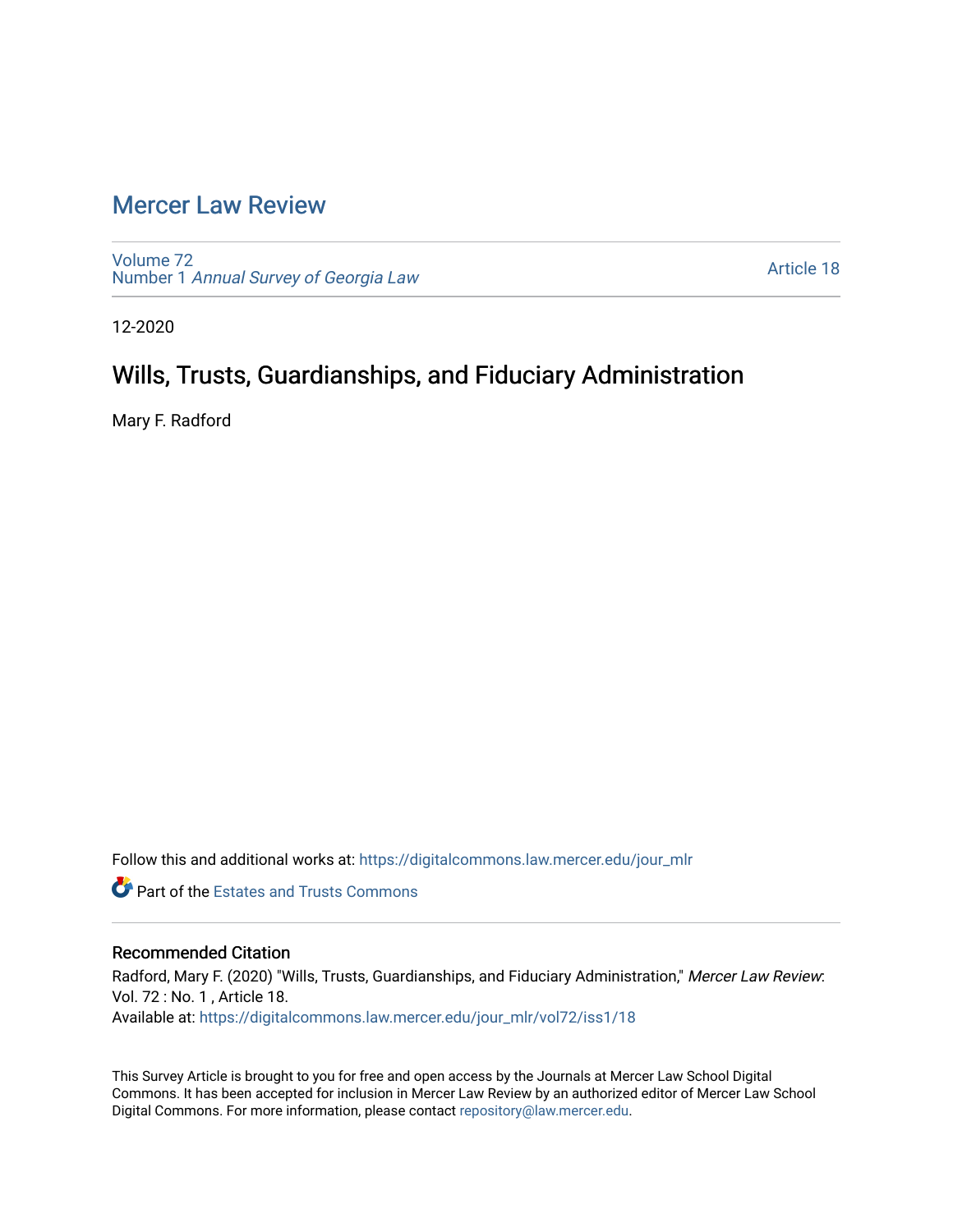# **Wills, Trusts, Guardianships, and Fiduciary Administration**

## **by Mary F. Radford[\\*](#page-1-0)**

This Article describes significant cases decided by the Georgia Court of Appeals during the period of June 1, 2020, through May 31, 2019, that pertain to Georgia fiduciary law and estate planning. Due to the COVID-19 pandemic, the Georgia General Assembly suspended its 2020 session and thus no significant legislation was enacted during the reporting period.[1](#page-1-1) This report does however discuss relevant legislation that was pending during the reporting period and describes the Governor's Order issued in April 2020 that permitted remote notarization and witnessing of estate planning documents during the pandemic.

#### I. GEORGIA CASES

#### *A. Proof of Proper Attestation of Wills*

In order to be admitted to probate in Georgia, a will must be signed by the testator and attested by two witnesses who also sign the will.<sup>[2](#page-1-2)</sup> In *Wilbur v. Floyd*,<sup>[3](#page-1-3)</sup> the court of appeals vacated a summary judgment granted by the trial court, stating that that court had erred in finding that, as a matter of law, the will did not comply with the attestation

<span id="page-1-0"></span><sup>\*</sup> Professor Emerita, Georgia State University College of Law. Newcomb College of Tulane University (B.A., 1974); Emory University (J.D., 1981). Reporter, Probate Code Revision Committee, Guardianship Code Revision Committee, Trust Code Revision Committee of the Fiduciary Section of the State Bar of Georgia. Past President, American College of Trust and Estate Counsel (ACTEC). Author, GEORGIA GUARDIANSHIPS AND CONSERVATORSHIPS (West, 2020–2021 ed.); REDFEARN: WILLS AND ADMINISTRATION IN GEORGIA (West, 2020–21 ed.); GEORGIA TRUSTS & TRUSTEES (West, 2020–2021 ed.). The author is grateful to Georgia State University College of Law graduates Laura Shoop and Daylan Green for their valuable research assistance.

<span id="page-1-3"></span><span id="page-1-2"></span><span id="page-1-1"></span><sup>1</sup> For an analysis of wills and trusts during the prior survey period, *see* Mary F. Radford, *Wills, Trusts, Guardianships, and Fiduciary Administration*, *Annual Survey of Georgia Law*, 71 MERCER L. REV. 327 (2019).

 $^2$  O.C.G.A. § 53-4-20 (2020).

<sup>3</sup> 353 Ga. App. 864, 839 S.E.2d 675 (2020).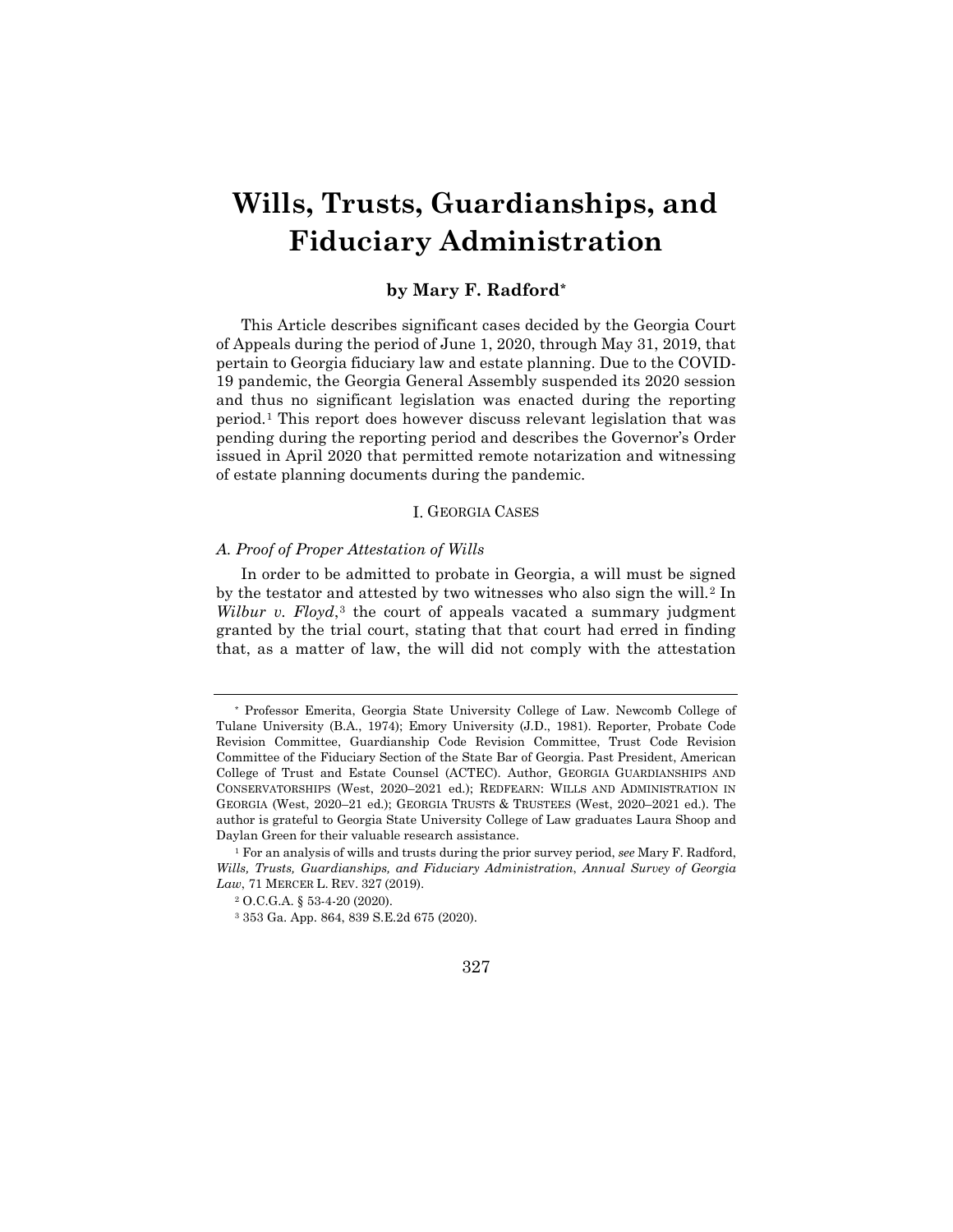requirements.[4](#page-2-0) The problem in this case was that the page containing the witnesses' signatures was missing.<sup>[5](#page-2-1)</sup>

In December 2014, Gwen Wilbur executed a will naming her son, Jeffrey, as the sole beneficiary and excluding her daughter, Patricia. The attorney who drafted the will and his secretary were the attesting witnesses. After Ms. Wilbur died in February 2015, Jeffrey filed a petition to probate his mother's will. The original will that was attached to his petition contained the testator's signature and the initials of both the testator and the witnesses on each page. However, the attestation page that contained the witnesses' signatures was missing from the will.[6](#page-2-2)

Patricia filed a caveat, arguing that the will was invalid because it did not include an attestation page and thus lacked the required formalities.[7](#page-2-3) The drafting attorney then submitted an amended petition, including another copy of the will and an affidavit signed by him stating that he and his secretary had witnessed the testator signing the will. Unfortunately, the copy of the will attached to the amended petition also lacked the attestation page. The drafting attorney then filed a second affidavit and attached a copy of the will that contained the attestation page.[8](#page-2-4) (The court of appeals noted that, apart from the missing attestation page, the original will that lacked the attestation page and the copy of the will that contained the attestation page were identical.)<sup>[9](#page-2-5)</sup> At the probate court hearing, the drafting attorney and his secretary both testified that they had witnessed the testator's signature, had initialed each page of the will next to the testator's initials, and had signed their names to an attestation clause. The probate court granted Patricia's motion to dismiss, stating that the will lacked the necessary formalities.[10](#page-2-6)

Jeffrey appealed to the superior court and filed a motion for summary judgment, arguing that the will was valid in form and that he had included a copy of the attestation page in his amended petition. Patricia countered with a motion for summary judgment, stating that the will lacked testamentary formalities and that Jeffrey could not probate a copy

<sup>4</sup> *Id.* at 864, 839 S.E.2d at 676.

<sup>5</sup> *Id.* at 866, 839 S.E.2d at 677.

<sup>6</sup> *Id.* at 865, 839 S.E.2d at 677.

<span id="page-2-3"></span><span id="page-2-2"></span><span id="page-2-1"></span><span id="page-2-0"></span><sup>7</sup> *Id.* at 865, 839 S.E.2d at 677. Patricia also contended that the testator lacked testamentary capacity, that Jeffrey had unduly influenced and coerced the testator to change her will, and that the testator's purported signature on the will was forged. *Id.*

<span id="page-2-6"></span><span id="page-2-5"></span><span id="page-2-4"></span><sup>8</sup> *Id.* at 865–66, 839 S.E.2d at 677. In the affidavit, the drafting attorney stated that he thought the entire will, including the attestation page, had been filed with the probate court because he had a copy containing the attestation page that was stamped "filed in office on March 17, 2015." *Id.* at 866, 839 S.E.2d at 677.

<sup>9</sup> *Id.* at 870, n.2, 839 S.E.2d at 680, n. 2.

<sup>10</sup> *Id.* at 866, 839 S.E.2d at 677–78.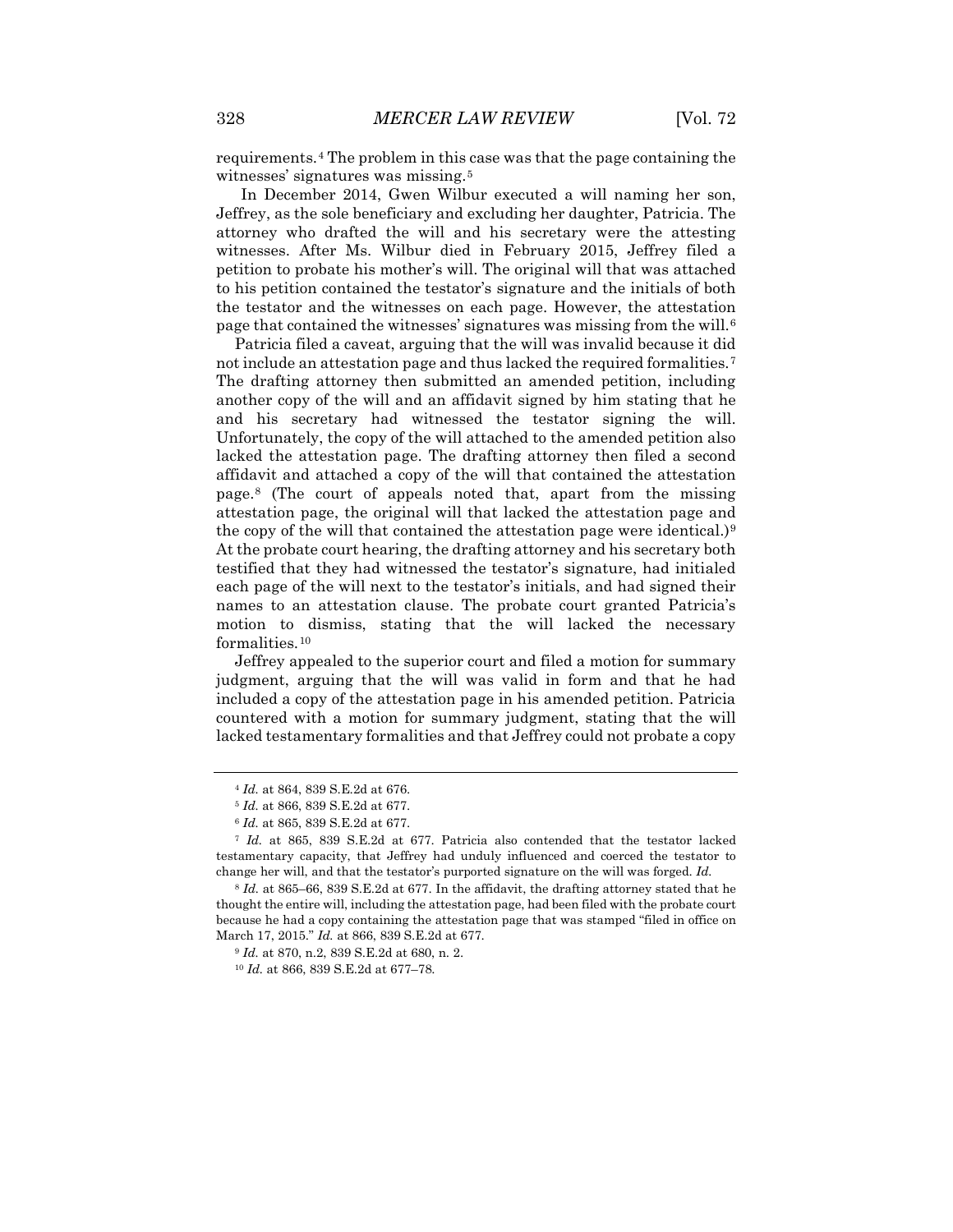of the will in lieu of the original because the original will was not missing in its entirety.[11](#page-3-0) Similarly to the probate court, the superior court held that the will was invalid and granted Patricia's motion for summary judgment.[12](#page-3-1) The superior court agreed with Patricia that a copy of the will could not be used to show that the testamentary formalities had been met because the original will had not been lost.[13](#page-3-2)

Jeffrey appealed to the court of appeals, contending that the copy of the will with the attestation page satisfied the required testamentary formalities and established the will's validity.[14](#page-3-3) The court of appeals first reiterated that the "sole question" in a probate proceeding is "whether the paper propounded is, or is not, the last will and testament of the deceased."[15](#page-3-4) To make the determination, courts must consider, among other things, "whether the document was properly executed."[16](#page-3-5) The court of appeals, citing O.C.G.A.  $\S 53-4-55$ ,<sup>[17](#page-3-6)</sup> stated that the court's focus should be to "seek diligently" for the testator's intent and give it effect to the extent that it is consistent with the law.[18](#page-3-7) To preserve individuals' rights to determine the disposition of their property after their death, "the rules relating to execution have remained simple and issues of proper attestation have generally presented fact issues for a jury."[19](#page-3-8)

The court of appeals held that the superior court erred in granting Patricia's motion for summary judgment because a question of fact remained as to whether the testamentary formalities were satisfied.[20](#page-3-9) O.C.G.A.  $\S 53-4-20(b),$ <sup>[21](#page-3-10)</sup> which establishes the requirements for proper attestation, states: "A will shall be attested and subscribed . . . by two or more competent witnesses. A witness to a will may attest by mark."[22](#page-3-11) The court of appeals noted that the statute only required that the witnesses' signatures be "affixed to the writing," indicating that an attestation clause is not required for attestation to be proper.[23](#page-3-12) Moreover, the court

<sup>21</sup> O.C.G.A. § 53-4-20(b) (2020).

<span id="page-3-12"></span><span id="page-3-11"></span><span id="page-3-10"></span><sup>22</sup> *Id.*

<span id="page-3-3"></span><span id="page-3-2"></span><span id="page-3-1"></span><span id="page-3-0"></span><sup>11</sup> O.C.G.A. § 53-4-46(b) (2020) provides in part that "A copy of a will may be offered for probate in accordance with Chapter 5 of this title in lieu of the original will if the original cannot be found to probate . . . ."

<sup>12</sup> *Wilbur*, 353 Ga. App. at 866, 839 S.E.2d at 678.

<sup>13</sup> *Id.* at 866, 839 S.E.2d at 678.

<sup>14</sup> *Id.* at 867, 839 S.E.2d at 678.

<sup>15</sup> *Id.* (quoting McDaniel v. McDaniel, 288 Ga. 711, 715, 707 S.E.2d 60, 64 (2011)).

<span id="page-3-6"></span><span id="page-3-5"></span><span id="page-3-4"></span><sup>16</sup> *Id.*

<span id="page-3-7"></span><sup>17</sup> O.C.G.A. § 53-4-55 (2020).

<sup>18</sup> *Wilbur*, 353 Ga. App. at 868, 839 S.E.2d at 679.

<sup>19</sup> *Id.* at 868, 839 S.E.2d at 678.

<span id="page-3-9"></span><span id="page-3-8"></span><sup>20</sup> *Id.* at 870, 839 S.E.2d at 680.

<sup>23</sup> *Wilbur*, 353 Ga. App. at 868, 839 S.E.2d at 679.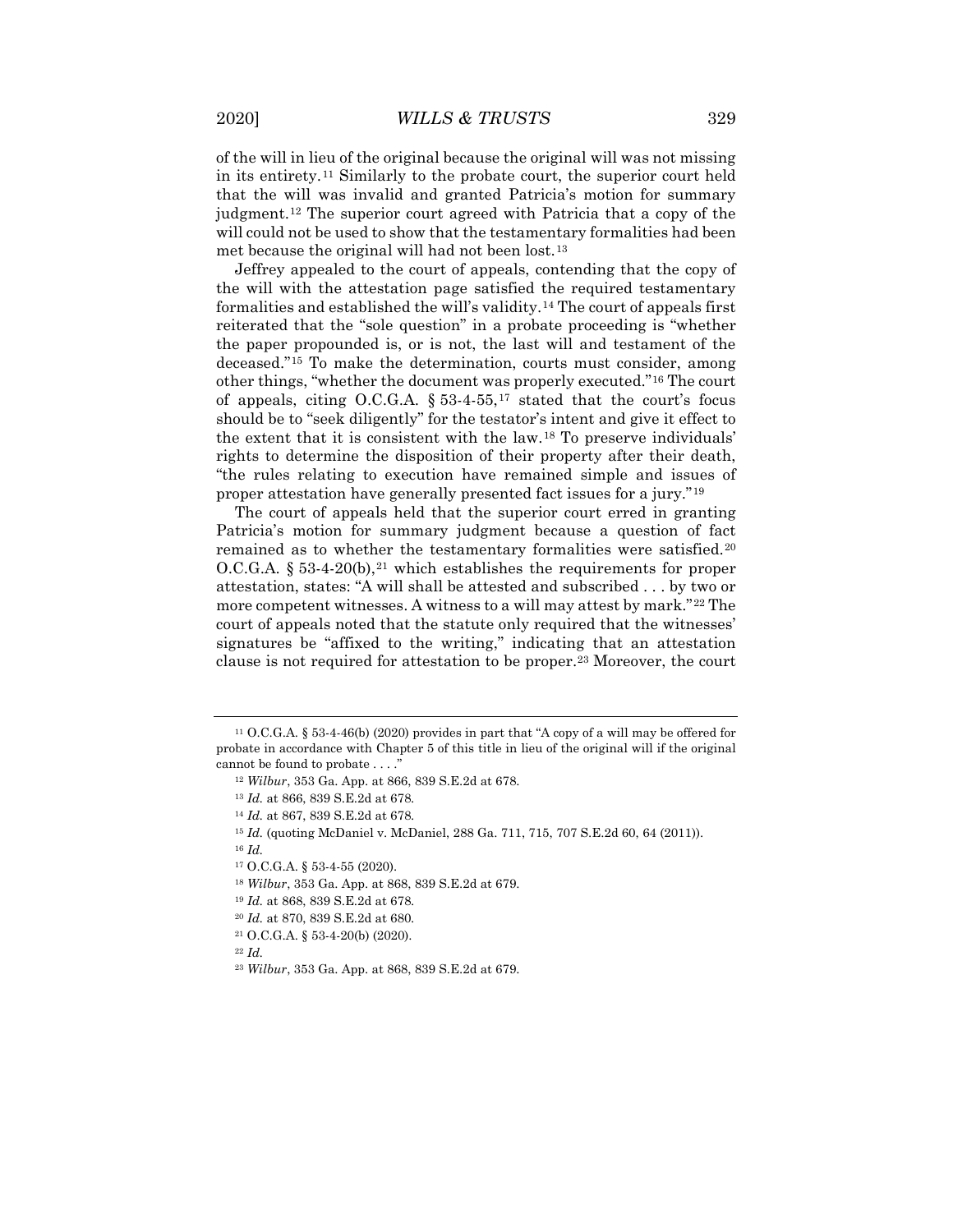noted that O.C.G.A. § 53-4-20(b) allows a witness to attest "by mark."<sup>[24](#page-4-0)</sup> Thus, a mark is sufficient to accomplish attestation or subscription; no specific language is required. Therefore, the witnesses' initials located next to the testator's initials could themselves suffice as attestation and thus validate the will.[25](#page-4-1) The court of appeals also found that O.C.G.A. § 53-5-21[26](#page-4-2) allows a will to be proved upon the witnesses' testimony or "proof of their signatures."[27](#page-4-3) Therefore, "taking or procuring of testimony . . . shall be sufficient for all purposes of the probate proceedings, notwithstanding any other statute."[28](#page-4-4) The drafting attorney's affidavit, his testimony and that of his secretary, their initials on each page of the will, and the testator's signature on the will all provided evidence of a factual question regarding whether the will's execution satisfied the testamentary formalities.<sup>[29](#page-4-5)</sup>

The court of appeals thus concluded that, in light of the overarching principle of "the sanctity of the right to make a will," the statutory language that allows a witness to sign by mark, and the absence of any requirement that attestation be in a specific form, as well as the fact that questions of proper formalities are for juries, the superior court erred when it found that there was no question of fact as to whether the will complied with necessary formalities.[30](#page-4-6) The court of appeals noted that "[t]o conclude otherwise would essentially ignore the plain language of the statute, as well as the testator's intent, and deprive her of her right to dispose of her property as she wished."[31](#page-4-7)

#### *B. When a House is Not a Home*

It is not uncommon for a married testator to include in the will a clause that allows the surviving spouse to continue to stay in their marital home until the spouse dies or remarries or some other stated event occurs. It was the meaning of just such a devise that led to litigation in *DeMott v. DeMott*.[32](#page-4-8) Richard DeMott died testate in 2015, survived by his children and grandchildren from a prior marriage and his wife of less than two years, Cynthia. Richard named his brother, Douglas, executor of his estate and devised most of his property to his children and grandchildren. However, his will included a clause that would allow his surviving wife

<sup>27</sup> *Wilbur*, 353 Ga. App. at 869, 839 S.E.2d at 679.

<span id="page-4-1"></span><span id="page-4-0"></span><sup>24</sup> *Id.*

<sup>25</sup> *Id*. at 869, 839 S.E.2d at 679.

<span id="page-4-2"></span><sup>26</sup> O.C.G.A. § 53-5-21 (2020).

<span id="page-4-4"></span><span id="page-4-3"></span><sup>28</sup> *Id.*

<span id="page-4-6"></span><span id="page-4-5"></span><sup>29</sup> *Id.* at 869, 839 S.E.2d at 679–80.

<sup>30</sup> *Id.* at 869, 839 S.E.2d at 680.

<span id="page-4-7"></span><sup>31</sup> *Id.* at 870, 839 S.E.2d at 680.

<span id="page-4-8"></span><sup>32</sup> 353 Ga. App. 190, 836 S.E.2d 612 (2019).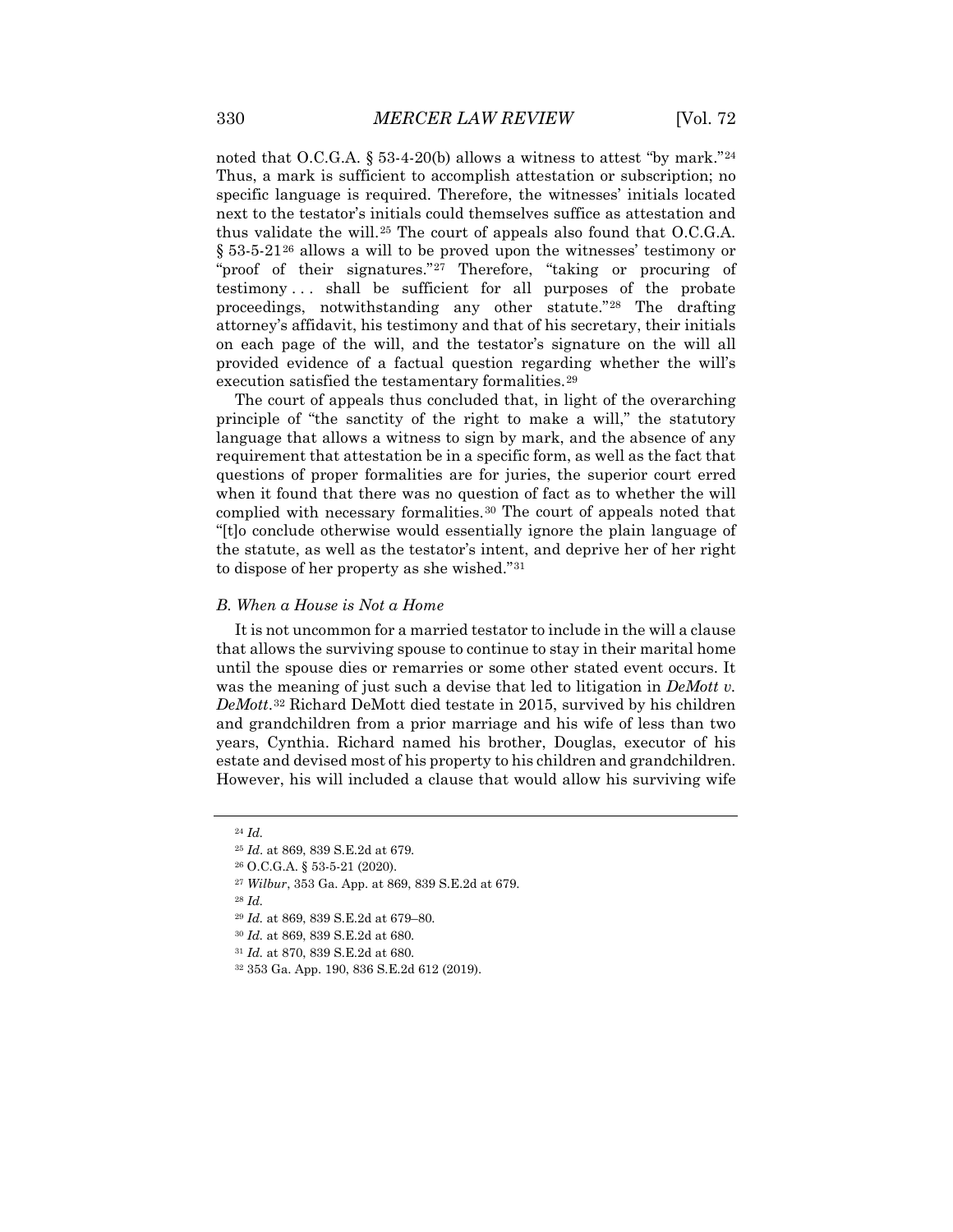to stay in their marital residence. Their marital residence was one of fourteen houses located on property belonging to Gin Creek, LLC, which had been owned by the decedent and Douglas. They used the property to host events and rent houses to clients.<sup>[33](#page-5-0)</sup> The devise read, in pertinent part, that Cynthia had the right to live in the house "for as long as she so desires provided that she resides in the home as her primary residence for at least nine months out of the year."[34](#page-5-1) The will went on to say that if Cynthia "fails to live in our home as her primary residence for at least nine months out of the year," the property would pass to the LLC.[35](#page-5-2)

In early 2017, Douglas's counsel ordered Cynthia to move out of the house because she had only been physically present in the house for sixty days during the previous year and thus had not met the condition set forth in the will.[36](#page-5-3) Cynthia refused and filed a complaint for declaratory judgment, seeking interpretation of the portion of the will relating to her ability to stay in the house. Both parties stipulated that the language of the will was unambiguous and thus the trial court need not consider parol evidence but rather could interpret the will as a matter of law.[37](#page-5-4) The trial court found that the will did not require Cynthia to reside in the house physically but rather only that she intend to use it as her primary residence for the specified amount of time.[38](#page-5-5) Douglas appealed, contending that the will required Cynthia to occupy the house physically for nine months out of the year.[39](#page-5-6)

Despite the parties' stipulation to the contrary, the court of appeals held that the will's language was ambiguous and thus remanded the case for the trial court to examine parol evidence to determine the testator's intent.[40](#page-5-7) The court of appeals examined several sentences in the will before concluding that the will was ambiguous.<sup>[41](#page-5-8)</sup> According to the court, the sentence requiring Cynthia to "reside[] in the home as her primary residence for at least nine months out of the year" could be reasonably interpreted, based upon the legal definition of "reside," to require only that Cynthia maintain the house as her legal residence for the specified

<sup>39</sup> *Id.*

<sup>33</sup> *Id.* at 190, 836 S.E.2d at 613.

<sup>34</sup> *Id.*

<sup>35</sup> *Id.*

<span id="page-5-3"></span><span id="page-5-2"></span><span id="page-5-1"></span><span id="page-5-0"></span><sup>36</sup> *Id.* at 190, 836 S.E.2d at 613–14. In his concurring opinion, Chief Judge McFadden alluded to the fact that Cynthia was absent from her home because she was caring for her ailing mother. *Id.* at 196, 836 S.E.2d at 617.

<span id="page-5-7"></span><span id="page-5-6"></span><span id="page-5-5"></span><span id="page-5-4"></span><sup>37</sup> *Id.* at 191, 836 S.E.2d at 614. O.C.G.A. § 53-4-56 (2020) provides: "In construing a will, the court may hear parol evidence of the circumstances surrounding the testator at the time of execution to explain all ambiguities, whether latent or patent."

<sup>38</sup> *Demott*, 350 Ga. App. at 191, 836 S.E.2d at 614.

<sup>40</sup> *Id.* at 192–93, 836 S.E.2d at 615.

<span id="page-5-8"></span><sup>41</sup> *Id.* 191, at 836 S.E.2d at 614.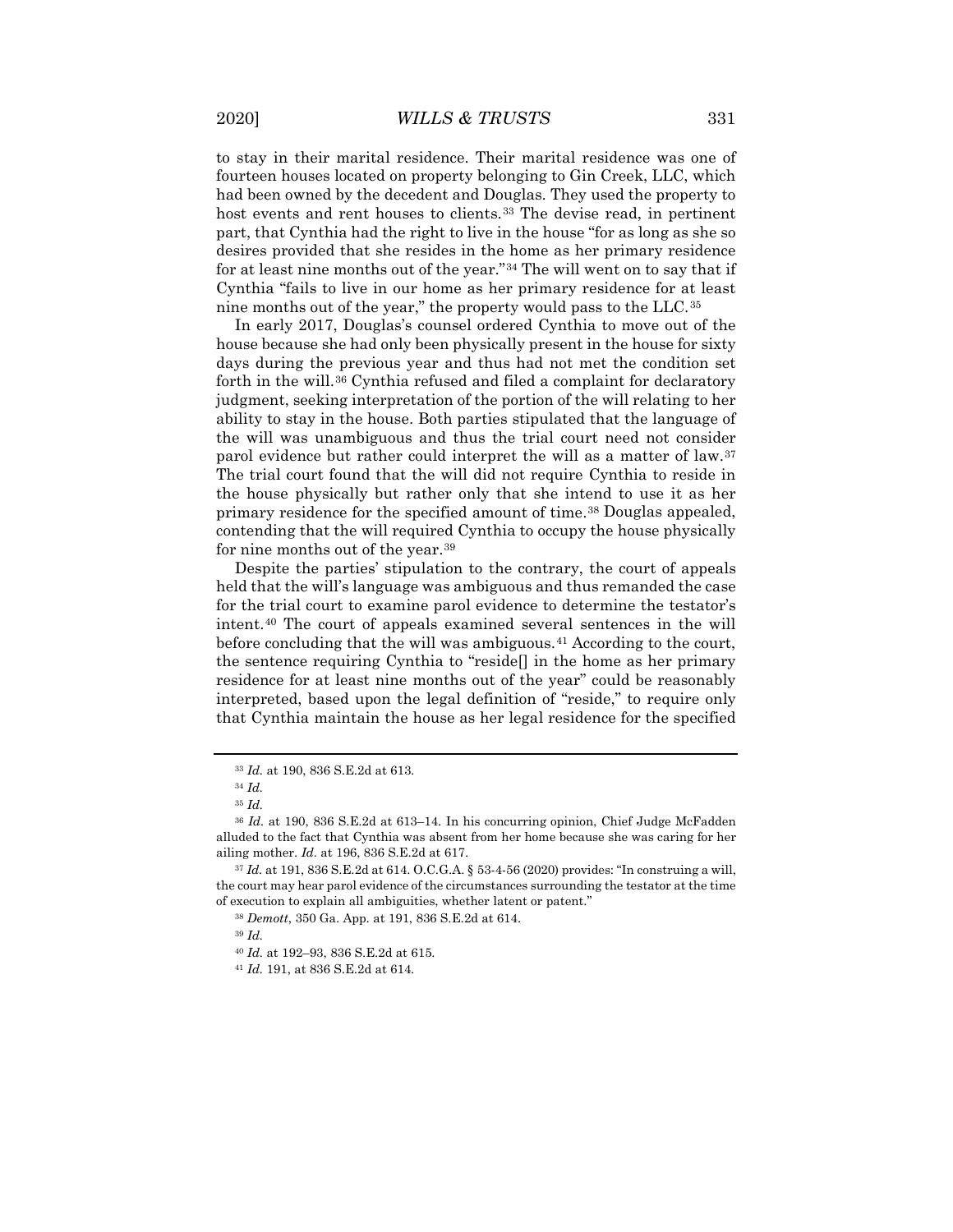time.[42](#page-6-0) However, the following sentence supported Douglas's contention that the will required Cynthia to be physically present because it required Cynthia to "live" in the house. The court of appeals pointed out that "live" is a nonlegal verb, defined as occupying, dwelling, or residing.[43](#page-6-1) Furthermore, a separate section of the will gave Cynthia the right to use household items as long as she "remains in the house," also suggesting physical presence.<sup>[44](#page-6-2)</sup> Because the will used words that could have multiple meanings, the court of appeals concluded that parol evidence was necessary to determine the testator's intent and reversed and remanded the case for the trial court to consider any available parol evidence.[45](#page-6-3)

In his concurring opinion, Chief Judge McFadden agreed that the case should be remanded but differed with the majority regarding the reason for the remand.[46](#page-6-4) He determined that the trial court should first determine whether Cynthia had another primary residence. According to Judge McFadden, the language of the will, considered in the context of the will as a whole as well as the law "[disfavoring] conditions remediable by forfeiture[,]" unambiguously established that Cynthia's having another residence was a precondition to forfeiture.<sup>[47](#page-6-5)</sup> The issue regarding the amount of time that Cynthia resided in the McNeal house was irrelevant unless it was established that she had another residence. Because the trial court had not determined whether Cynthia had another residence, he also concluded that remand was appropriate.<sup>[48](#page-6-6)</sup>

#### *C. Modification of Trusts*

In 2017, the General Assembly amended the Revised Georgia Trust Code of 2010 and, among other things, expanded the procedures by which the beneficiaries of an irrevocable trust can unite to amend the trust.[49](#page-6-7) As amended, O.C.G.A.  $\S 53-12-61(c)$ <sup>[50](#page-6-8)</sup> states that, after the settlor has died, a petition by the beneficiaries to modify the trust shall be approved by the court provided "all the beneficiaries consent, the trustee has received notice of the proposed modification, and the court concludes that

<sup>44</sup> *Id.*

<sup>45</sup> *Id.* at 192–93, 836 S.E.2d at 615.

<sup>46</sup> *Id.* at 193, 836 S.E.2d at 615.

<sup>47</sup> *Id.* at 196, 836 S.E.2d at 617.

<sup>48</sup> *Id.*

<span id="page-6-8"></span><span id="page-6-7"></span><span id="page-6-6"></span><span id="page-6-5"></span><span id="page-6-4"></span><span id="page-6-3"></span><span id="page-6-2"></span><sup>49</sup> Ga. H.R. Bill 121, Reg. Sess., 2018 Ga. Laws 262. These amendments are discussed in Mary F. Radford, *Wills, Trusts, Guardianships, and Fiduciary Administration*, *Annual Survey of Georgia Law*, 70 Mercer L. Rev. 275, 278–79 (2018).

<sup>50</sup> O.C.G.A. § 53-12-61(c) (2019).

<span id="page-6-0"></span><sup>42</sup> *Id.* at 191–92, 836 S.E.2d at 614.

<span id="page-6-1"></span><sup>43</sup> *Id.* at 192, 836 S.E.2d at 614.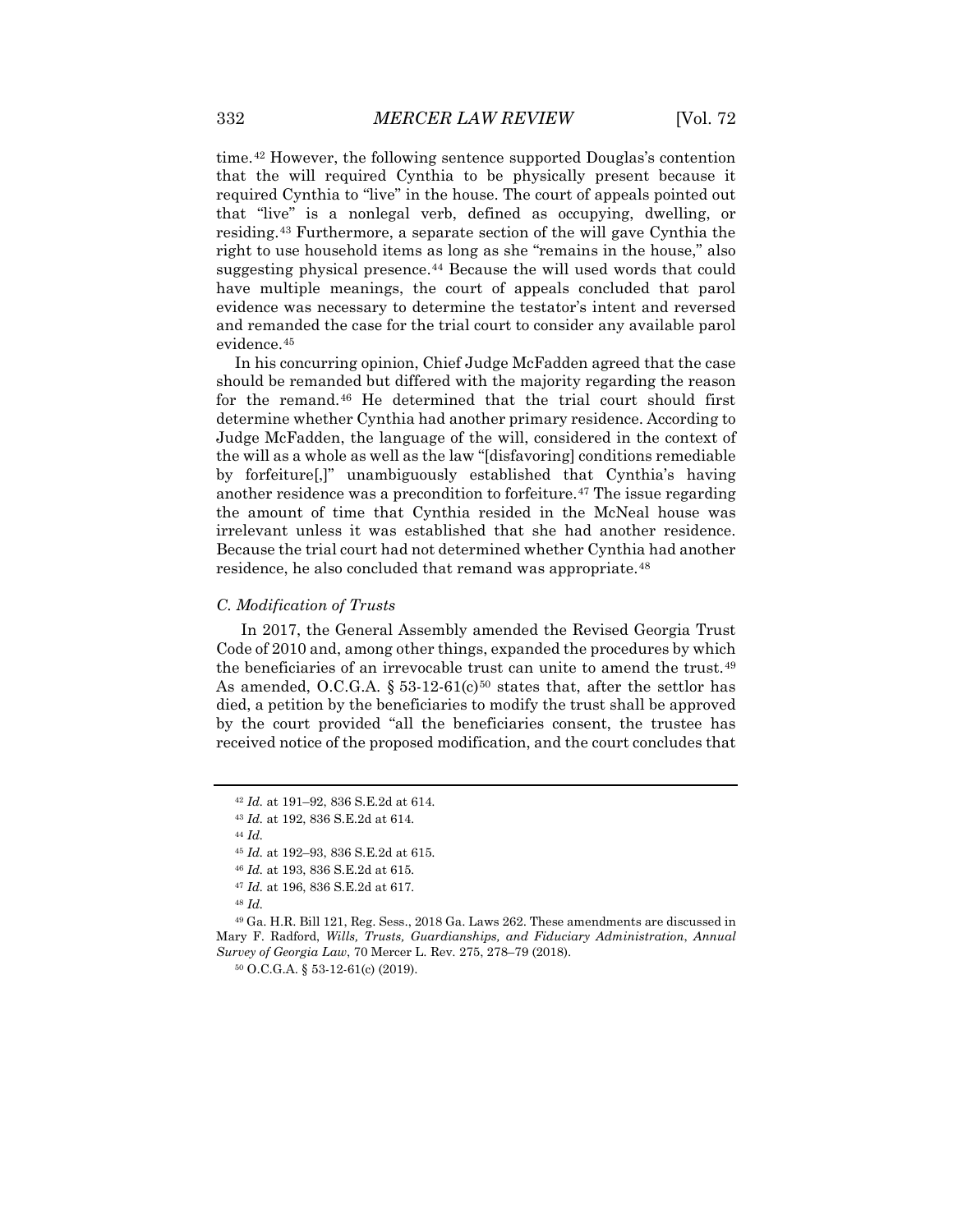modification is not inconsistent with any material purpose of such trust."[51](#page-7-0) In 2020 in *Glass v. Faircloth*[52](#page-7-1) (which was the first case to discuss this new statute), the court of appeals determined that the trust beneficiaries had correctly and successfully employed this procedure to modify an irrevocable trust.[53](#page-7-2) The Glass Dynasty Trust (Trust) had been established in 2005 by Shirley Glass for the benefit of her husband's (Sherwin's) sons, the sons' descendants, and various Jewish charities. The original trustees were Shirley Glass, Faircloth, and Sexton. Faircloth and Sexton were officers in Sherwin's businesses. In 2008, the trustees signed a resolution that authorized immediate payment of trustees' compensation (styled as their first payment) of \$180,000 each and "reasonable compensation" for prior years. After Shirley died, one of the sons replaced her as trustee.<sup>[54](#page-7-3)</sup> In 2012, after Faircloth and Sexton filed a petition seeking an accounting, the court entered a consent judgment that amended the trust to provide for "reasonable compensation" to the trustees.[55](#page-7-4) In April 2019, the beneficiaries filed a petition in the superior court in which they sought to amend the trust pursuant to O.C.G.A. § 53-12-61(c). The amendment would allow the removal of any trustee by a majority of the most senior generation of Sherwin's descendant beneficiaries.[56](#page-7-5) The trustees were given notice and, after a hearing, the trial court granted the petition.[57](#page-7-6) Sexton and Faircloth were removed pursuant to this amendment and replaced by a corporate trustee.[58](#page-7-7)

The court of appeals upheld the trial court's finding that the amendment was valid, noting that the trial court had rendered a "wellreasoned and thorough order."[59](#page-7-8) The court of appeals focused its discussion on the third prong of the modification statute, the question of whether the modification was inconsistent with any material provision of the trust.[60](#page-7-9) The court of appeals held that the purpose of the trust was

- <span id="page-7-4"></span><sup>55</sup> *Id.* at 326–27, 840 S.E.2d at 726.
- <sup>56</sup> *Id.* at 327, 840 S.E.2d at 726–27.
- <span id="page-7-7"></span><span id="page-7-6"></span><span id="page-7-5"></span><sup>57</sup> *Id.* at 330, 840 S.E.2d at 728.
- <sup>58</sup> *Id.*
- <span id="page-7-9"></span><span id="page-7-8"></span><sup>59</sup> *Id.*
- <sup>60</sup> *Id.*

<sup>51</sup> *Id.*

<span id="page-7-1"></span><span id="page-7-0"></span><sup>52</sup> 354 Ga. App. 326, 840 S.E.2d 724 (2020). (A petition for writ of certiorari in this case was filed with the Georgia Supreme Court on June 15, 2020.)

<span id="page-7-2"></span><sup>53</sup> *Id.* at 326, 840 S.E.2d at 726. The *Glass* case was a consolidation of two cases arising out of the Glass Dynasty Trust. In the first case, the court of appeals affirmed a trial court's denial of an interlocutory injunction that would have prevented the trustees from paying fees to themselves and their attorneys during litigation of the beneficiaries' claims. *Id.* The court of appeals determined that the denial was correct because the beneficiaries had not shown that they would suffer irreparable harm without the injunction. *Id.* at 328–29, 840 S.E.2d at 727.

<span id="page-7-3"></span><sup>54</sup> *Id.* at 326, 840 S.E.2d at 726.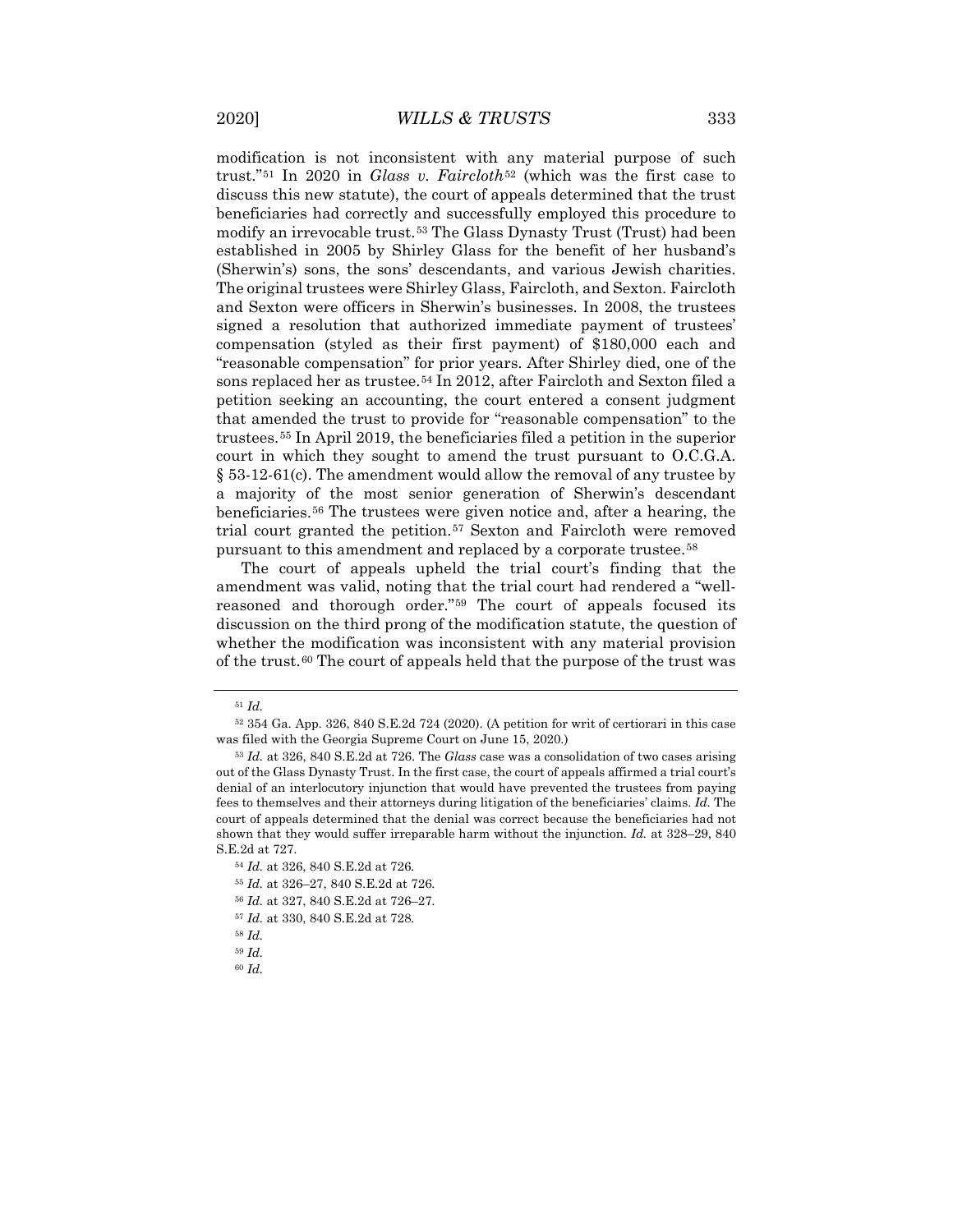to support Sherwin's descendants and the charities and its purpose was "'*not*,' as noted by the superior court, 'to provide for the well-being of the independent trustees.'"[61](#page-8-0) Faircloth and Sexton had based their argument on O.C.G.A. § 53-12-221(a),<sup>[62](#page-8-1)</sup> which allows for removal of a trustee "(1) In accordance with the provisions of the trust instrument; or (2) Upon petition to the court by any interested person showing good cause."[63](#page-8-2) They posited that allowing the beneficiaries to modify the Trust's removal provisions would render their quoted statute "meaningless."[64](#page-8-3) The court of appeals responded that the two statutes "operate in different ways."[65](#page-8-4) The court of appeals pointed out that the modification statute operates only after the settlor of the trust has died, whereas the removal statute operates at any time.<sup>[66](#page-8-5)</sup> Thus, the modification statute allows for the addressing of concerns that the settlor might not have anticipated.<sup>[67](#page-8-6)</sup> The court of appeals noted that a removal petition does not require the beneficiaries' consent and can be brought by any interested person at any time.[68](#page-8-7) The court of appeals concluded that "these two provisions address different scenarios and are not inherently inconsistent, and there is no ambiguity or practical effect that frustrates the purpose of either provision."[69](#page-8-8) Finally, the court of appeals pointed out that, when the General Assembly amended the modification statute in 2018 to allow for modification with beneficiary consent, it knew that the removal statute was in place and it could have either limited the modification statute with respect to removal of a trustee or changed the language in the removal statute.[70](#page-8-9) The court of appeals, looking at the "plain statutory language" of the modification statute, declined to "read into the Code a limitation that is absent."[71](#page-8-10)

#### *D. Trustee Who Holds a Power of Appointment Over Trust Assets*

It is not uncommon for the settlor of a trust to grant to certain individuals the power to direct who will ultimately receive the trust

- <span id="page-8-4"></span><sup>65</sup> *Id.*
- <sup>66</sup> *Id.*
- <span id="page-8-6"></span><span id="page-8-5"></span><sup>67</sup> *Id.*

<sup>69</sup> *Id.*

<sup>61</sup> *Id.* at 330–31, 840 S.E.2d at 728.

<span id="page-8-2"></span><span id="page-8-1"></span><span id="page-8-0"></span><sup>62</sup> O.C.G.A. § 53-12-221(a) (2019).

<span id="page-8-3"></span><sup>63</sup> *Id.* at 331, 840 S.E.2d at 728–29 (quoting O.C.G.A. § 53-12-221(a)).

<sup>64</sup> *Id.* at 331, 840 S.E.2d at 729.

<span id="page-8-9"></span><span id="page-8-8"></span><span id="page-8-7"></span><sup>68</sup> *Id.*

<sup>70</sup> *Id.* at 331–32, 840 S.E.2d at 729.

<span id="page-8-10"></span><sup>71</sup> *Id.* at 332, 840 S.E.2d at 729.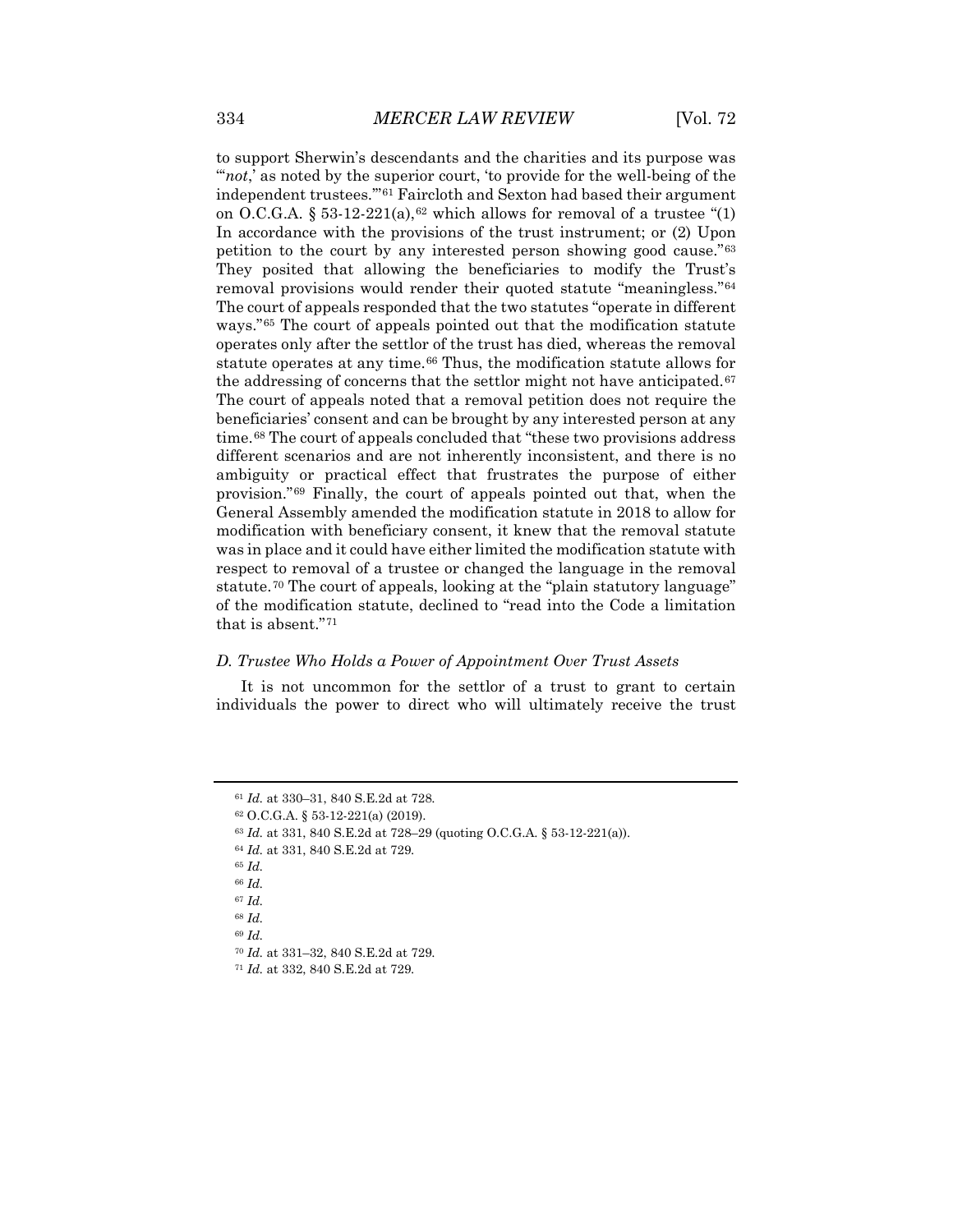assets. This is referred to as a "power of appointment."[72](#page-9-0) The holder of a power of appointment over trust property may also be a beneficiary or even the trustee of a trust. That is what occurred in *Peterson v. Peterson*,[73](#page-9-1) a case that illustrates the confusion that can arise when one individual is assigned more than one role in a trust.[74](#page-9-2)

This is the second appearance of the Peterson family before the court of appeals, with an interim decision by the Georgia Supreme Court. The first published opinion in this case was issued by the supreme court in 2018 in *Peterson v. Peterson*[75](#page-9-3) (*Peterson II*), following an unpublished opinion by the court of appeals in 2018 (*Peterson I*).[76](#page-9-4) The current opinion was handed down in 2019 by the court of appeals (*Peterson III*).[77](#page-9-5)

In 1994, Charles Hugh Peterson died testate, survived by his wife, Mary Peterson (Mary), and his three sons, Alex, David, and Calhoun. His will devised property to two testamentary trusts. The first was a marital trust primarily for Mary's benefit; the second was a by-pass trust for the benefit of Mary and the three sons with the income to go to Mary during her lifetime and the remainder of the property to pass to the sons upon her death. Mary and all three sons were named as the co-trustees of both the marital and by-pass trusts as well as co-executors for Mr. Peterson's will. The will stated that decisions made by a majority of the executors or trustees would be controlling, as long as Mary was among the majority.[78](#page-9-6)

The marital trust granted Mary the right to receive all the trust income and the power to appoint any of the trust property to herself or to any of the descendants or their spouses. Any property remaining in the marital trust upon Mary's death would pass to the by-pass trust or, if it no longer existed, to the sons or their descendants.[79](#page-9-7)

The by-pass trust also provided that the trust income would go to Mary but allowed the trustees to encroach on the principle as the Trustees may deem necessary "to provide for the support in reasonable comfort of my wife and to provide for the proper support and education of my descendants taking into account and consideration any other means of support they or any of them may have to the knowledge of the

<span id="page-9-4"></span><span id="page-9-3"></span><span id="page-9-2"></span><span id="page-9-1"></span><span id="page-9-0"></span><sup>72</sup> For a discussion of powers of appointment, *see* MARY F. RADFORD, REDFEARN: WILLS AND ADMINISTRATION IN GEORGIA §§15:1–15:3 (2019–2020 ed. 2019).

<sup>73</sup> 352 Ga. App. 675, 835 S.E.2d 651 (2019).

<sup>74</sup> *See id.*

<sup>75</sup> 303 Ga. 211, 811 S.E.2d 309 (2018).

<sup>76</sup> Ga. App. Case #A17A2025 (February 27, 2018).

<span id="page-9-6"></span><span id="page-9-5"></span><sup>77</sup> *Peterson III*, 352 Ga. App. 675, 835 S.E.2d 651.

<sup>78</sup> *Id.* at 676–77, 835 S.E.2d at 653.

<span id="page-9-7"></span><sup>79</sup> *Id.* at 677, 835 S.E.2d at 653.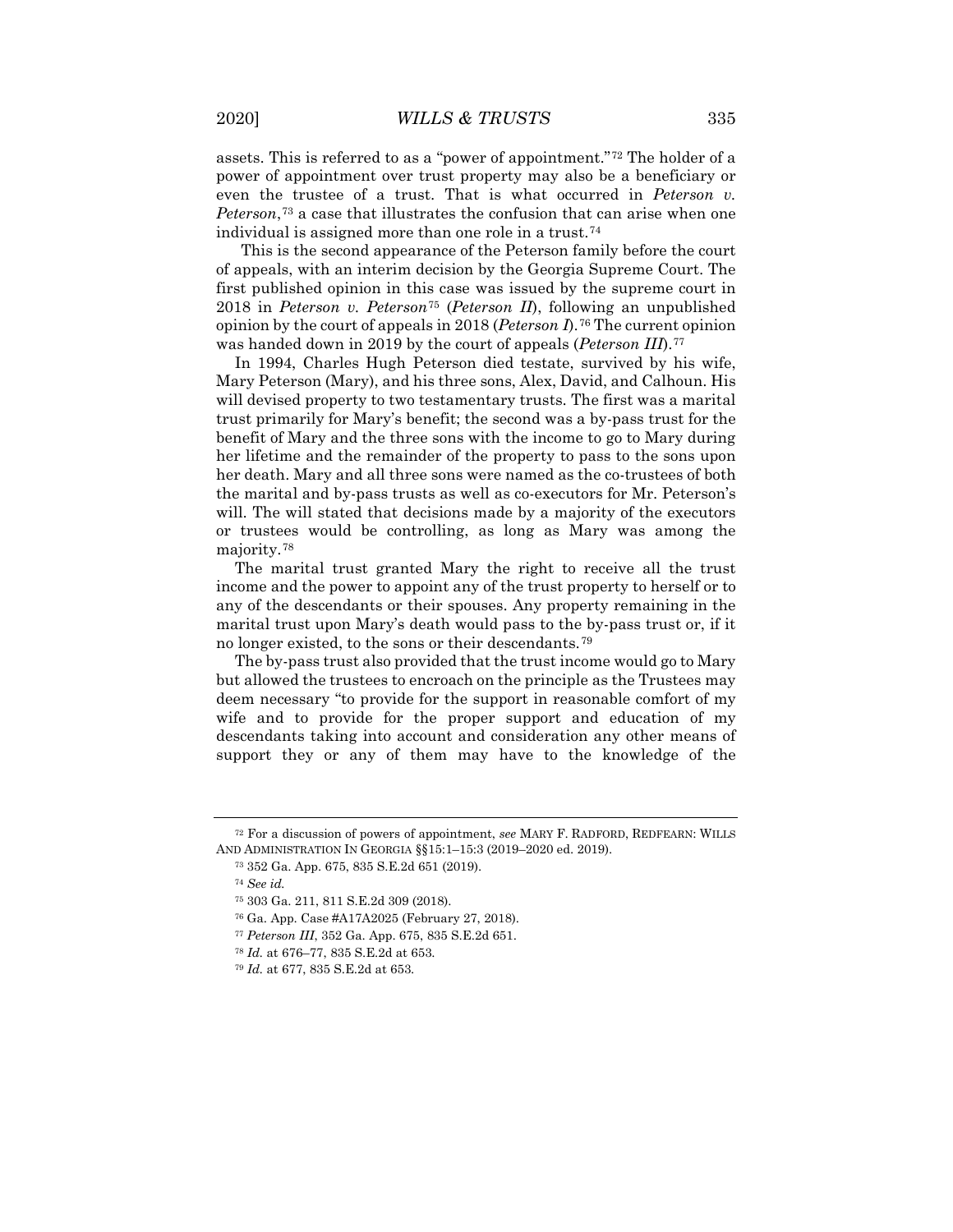Trustees."[80](#page-10-0) Mary could not appoint property from the by-pass trust to herself, but she could appoint the trust property to any descendant. Notably, the by-pass trust contained a statement that Mr. Peterson's "primary desire is that my wife be supported in reasonable comfort during her lifetime and that my children be supported in reasonable comfort during their lives[,]" and his "secondary desire" was for the trust principal to be "preserved as well as possible consonant with the consummation of my primary objective."[81](#page-10-1)

After the will was admitted to probate, the family began arguing about how to administer the by-pass trust, with Mary and her son, Calhoun, on one side of the dispute and sons David and Alex on the other. The latter sued the former in separate petitions in separate courts for damages for breach of fiduciary duty and sought to remove Mary and Calhoun as trustees. The cases were consolidated by the superior court and that court granted Mary and Calhoun's motions for summary judgment. Alex and David appealed.[82](#page-10-2)

The grants of summary judgment to Calhoun and Mary were both reversed.[83](#page-10-3) In *Peterson II*, the supreme court pointed out that, at the point in time when the case was appealed, Mary had not exercised her powers of appointment in both trusts in the manner required by the terms of the trust (by a writing delivered to the trustees). <sup>[84](#page-10-4)</sup> Consequently, Mary retained a fiduciary duty over the trust assets as long as she was serving as trustee. Specifically, the supreme court stated:

Mary's mere right as a beneficiary to direct that property be turned over to her or a descendant by a written instrument given to the trustees does not diminish her duty as an executor and trustee not to waste property of the estate or trusts while that property, as the record currently shows, remains a part of the estate or trust.[85](#page-10-5)

While the appeals were being considered, Mary attempted to exercise her powers of appointment under the marital and by-pass trusts to transfer all the marital trust assets to herself and all the by-pass trust assets to Calhoun. However, Alex and David refused to sign the necessary documentation to complete the transfer. In response, Calhoun filed a petition to remove Alex and David as trustees or alternatively to

<sup>80</sup> *Peterson II*, 303 Ga. at 212, 811 S.E.2d at 311.

<sup>81</sup> *Peterson III*, 352 Ga. App. at 677, 835 S.E.2d at 653.

<sup>82</sup> *Id.* at 677, 835 S.E.2d at 653–54.

<span id="page-10-5"></span><span id="page-10-4"></span><span id="page-10-3"></span><span id="page-10-2"></span><span id="page-10-1"></span><span id="page-10-0"></span><sup>83</sup> *Id.* at 678, 835 S.E.2d at 654. Calhoun's case was appealed to the court of appeals and the grant of summary judgment was reversed in *Peterson I*. Mary's case was appealed to the supreme court and the grant of summary judgment was reversed in *Peterson II. Id.* 

<sup>84</sup> *Peterson II*, 303 Ga. at 216, 811 S.E.2d 313.

<sup>85</sup> *Id.* at 216, 811 S.E.2d at 313–14.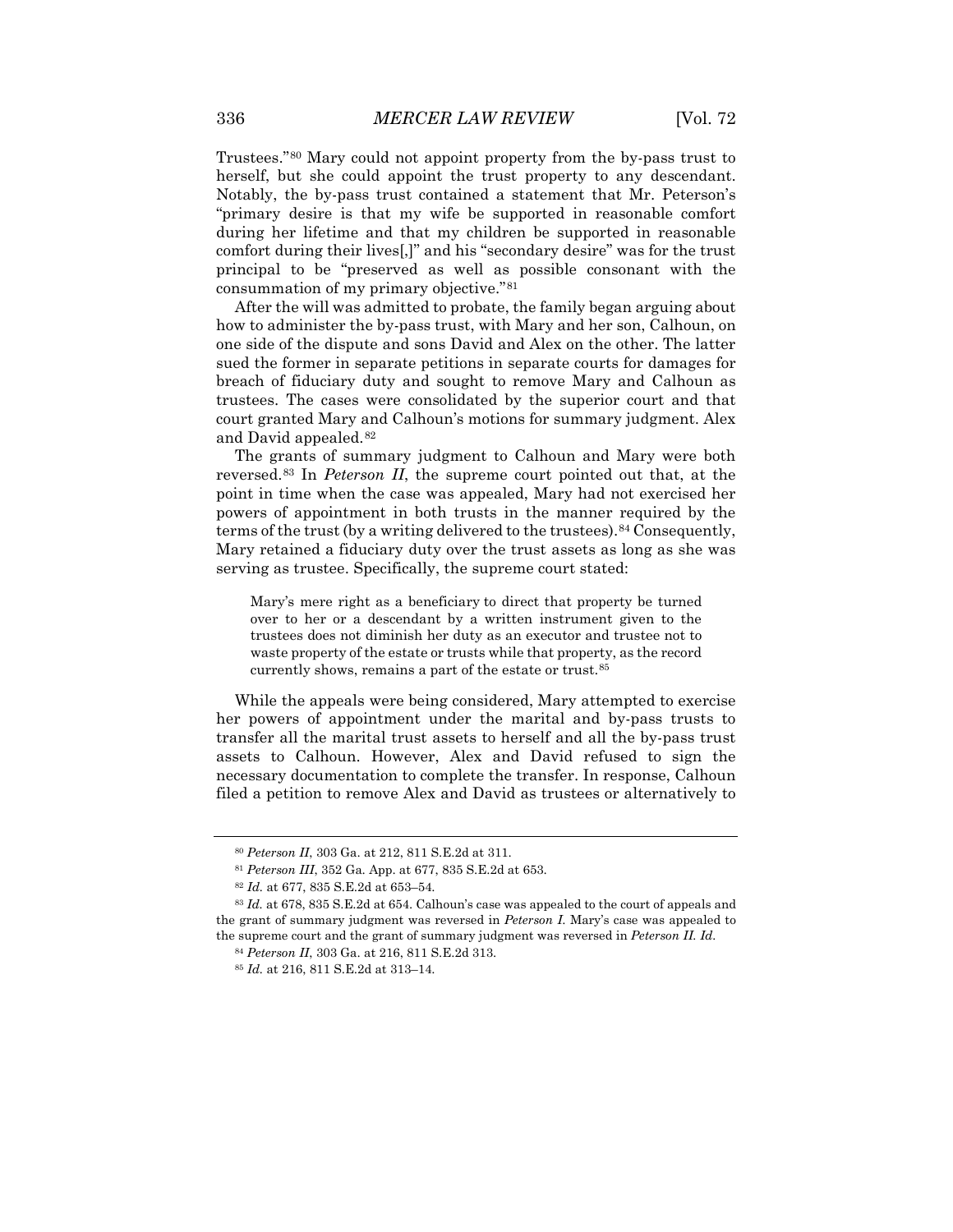compel them to execute the necessary documents for the transfer. Calhoun and Mary also filed new motions for summary judgment with the superior court as to nearly all the claims pending under Alex and David's lawsuit.[86](#page-11-0)

The superior court granted Calhoun's petition as well as his and Mary's motions for summary judgment, ordering Alex and David to execute the documents within fifteen days or be removed as trustees.<sup>[87](#page-11-1)</sup> Citing a Connecticut case, *Connecticut Bank & Trust Co. v. Lyman*,[88](#page-11-2) the superior court concluded that Mary, as a beneficiary who held powers of appointment over the trust assets, did not owe Alex and David a fiduciary duty as trustee while acting in her capacity as beneficiary and thus could freely exercise her power of appointment to transfer the trusts' assets to herself and Calhoun "without regard to any fiduciary duty she may have as a trustee."[89](#page-11-3)

In *Peterson III*, the court of appeals found the superior court's ruling that Mary did not owe the beneficiaries a fiduciary duty when she exercised her power of appointment under the marital and by-pass trusts to be in error.[90](#page-11-4) The court of appeals began its analysis by distinguishing the Connecticut case relied upon by the superior court on the ground that the wife in that case was the beneficiary of the trust but not a trustee, as was Mary.[91](#page-11-5) Moreover, even the Connecticut case stated that where the beneficiary is also a trustee, the beneficiary has a quasi-fiduciary or fiduciary relationship with co-beneficiaries.[92](#page-11-6)

The court of appeals noted that trustees are bound to administer trusts impartially and "solely in the interests of the beneficiaries" according to the provisions and purposes within the trust.<sup>[93](#page-11-7)</sup> The court of appeals stated that powers of appointment "are peculiarly subjects of equitable supervision."[94](#page-11-8) The court of appeals quoted that following passage from the 1977 supreme court case of *Ringer v. Lockhart:[95](#page-11-9)*

<span id="page-11-8"></span><span id="page-11-7"></span><span id="page-11-6"></span><span id="page-11-5"></span><span id="page-11-4"></span><span id="page-11-3"></span><span id="page-11-2"></span><sup>93</sup> *Id.* at 679, 835 S.E.2d at 655. *See* O.C.G.A. § 53-12-246(a) which provides: "A trustee shall administer the trust solely in the interests of the beneficiaries."

<span id="page-11-1"></span><span id="page-11-0"></span><sup>86</sup> *Peterson III*, 352 Ga. App. at 678, 835 S.E.2d at 654.

<sup>87</sup> *Id.*

<sup>88</sup> 170 A.2d 130 (Conn. 1961).

<sup>89</sup> *Peterson III*, 352 Ga. App. at 678, 835 S.E.2d at 654.

<sup>90</sup> *Id.* at 678–79, 835 S.E.2d at 654.

<sup>91</sup> *Id.* at 679, 835 S.E.2d at 654.

<sup>92</sup> *Id.*

<span id="page-11-9"></span><sup>94</sup> *Id.* at 679, 835 S.E.2d at 654. O.C.G.A. § 23-2-110 provides: "Powers, especially of appointment, being always founded on trust or confidence, are peculiarly subjects of equitable supervision."

<sup>95</sup> 240 Ga. 82, 239 S.E.2d 349 (1977).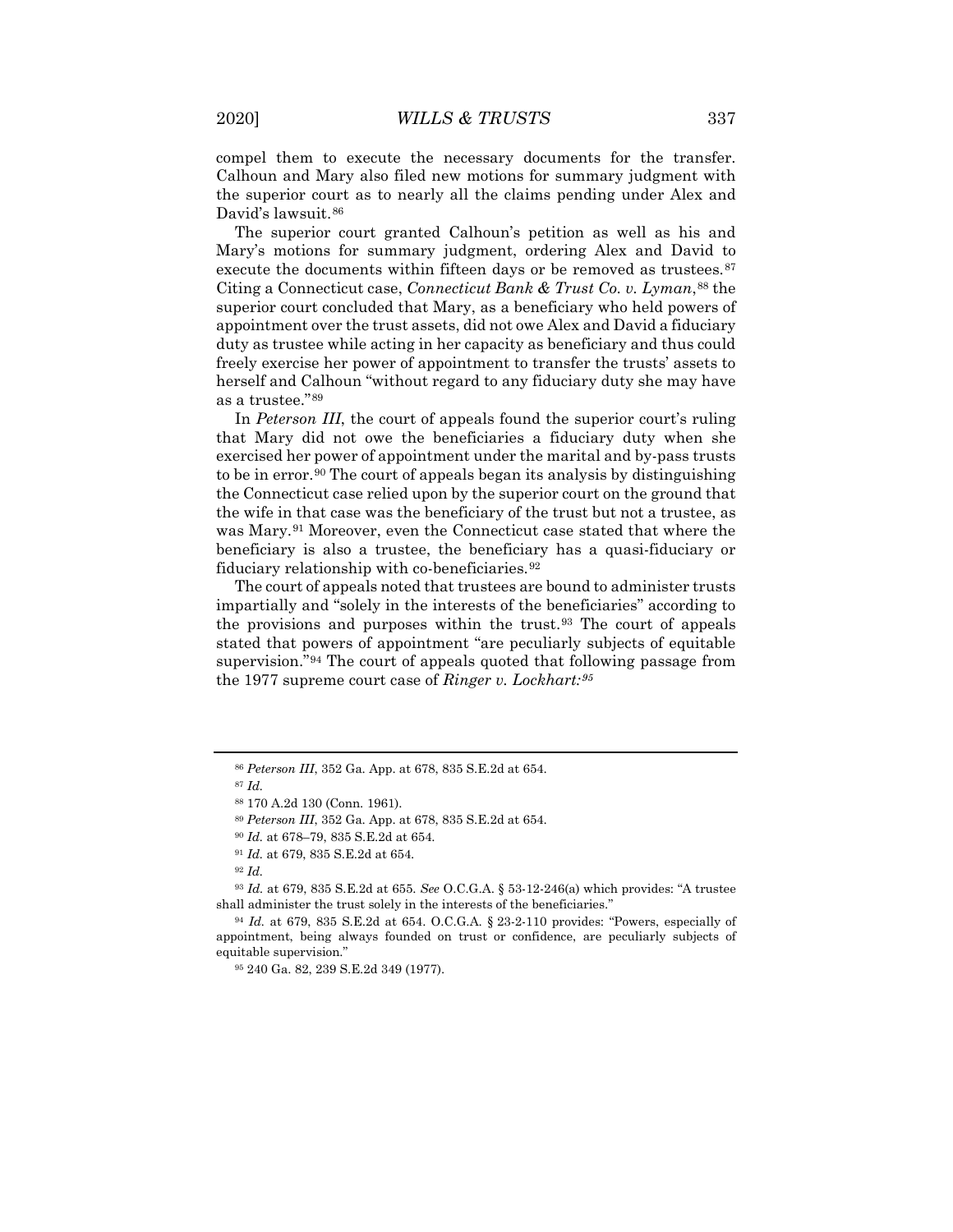It is generally, if not always, humanly impossible for the same person to act fairly in two capacities and on behalf of two interests in the same transaction. Consciously or unconsciously he will favor one side as against the other, where there is or may be a conflict of interest. If one of the interests involved is that of the trustee personally, selfishness is apt to lead him to give himself an advantage. If permitted to represent antagonistic interests the trustee is placed under temptation and is apt in many cases to yield to the natural prompting to give himself the benefit of all doubts, or to make decisions which favor the third person who is competing with the beneficiary.<sup>[96](#page-12-0)</sup>

The court of appeals also stated that "[i]t is not necessary to show that the fiduciary succumbed to temptation, but rather, it is sufficient to show that the fiduciary allowed herself to be placed in a position where her personal interest might conflict with the interests of other beneficiaries."[97](#page-12-1) Here, the "litany of litigation that has transcended decades"[98](#page-12-2) among the parties demonstrated to the court of appeals that the potential for Mary's exercise of her power of appointment to transfer all assets in the by-pass trust to Calhoun was in conflict with the interests of the other beneficiaries.[99](#page-12-3) Accordingly, the court of appeals held that Mary could not act exclusively as a beneficiary, nor could she be excused from her fiduciary duties while acting as a beneficiary in exercising her powers of appointment[.100](#page-12-4)

The court of appeals also held the superior court's order to be incongruent with the prior decisions of the supreme court and court of appeals, both of which had found that the primary purpose of the by-pass trust was to support Mr. Peterson's three sons as well as Mary.[101](#page-12-5) The court of appeals pointed out that the "cardinal rule in construing a trust instrument" is to determine and effectuate the settlor's intent.[102](#page-12-6) Quoting language from the supreme court's opinion in *Peterson II*, the court of appeals reiterated that Mary was not permitted to disregard the primary purpose of the by-pass trust to support the sons just because the other primary purpose of the trust was to support her.[103](#page-12-7) As concluded by the supreme court, Mary's power of appointment as beneficiary did not "diminish her duty as an executor and trustee not to waste property of

<sup>98</sup> *Id.*

<span id="page-12-4"></span><span id="page-12-3"></span><span id="page-12-2"></span><span id="page-12-1"></span><span id="page-12-0"></span><sup>96</sup> *Peterson III*, 352 Ga. App. at 679, 835 S.E.2d at 655 (quoting Ringer v. Lockhart, 240 Ga. 82, 84, 239 S.E.2d 349, 351 (1977)).

<sup>97</sup> *Peterson III*, 352 Ga. App at 680, 835 S.E.2d at 655.

<sup>99</sup> *Id.*

<sup>100</sup> *Id.*

<span id="page-12-5"></span><sup>101</sup> *Id.*

<span id="page-12-6"></span><sup>102</sup> *Id.*

<span id="page-12-7"></span><sup>103</sup> *Id.*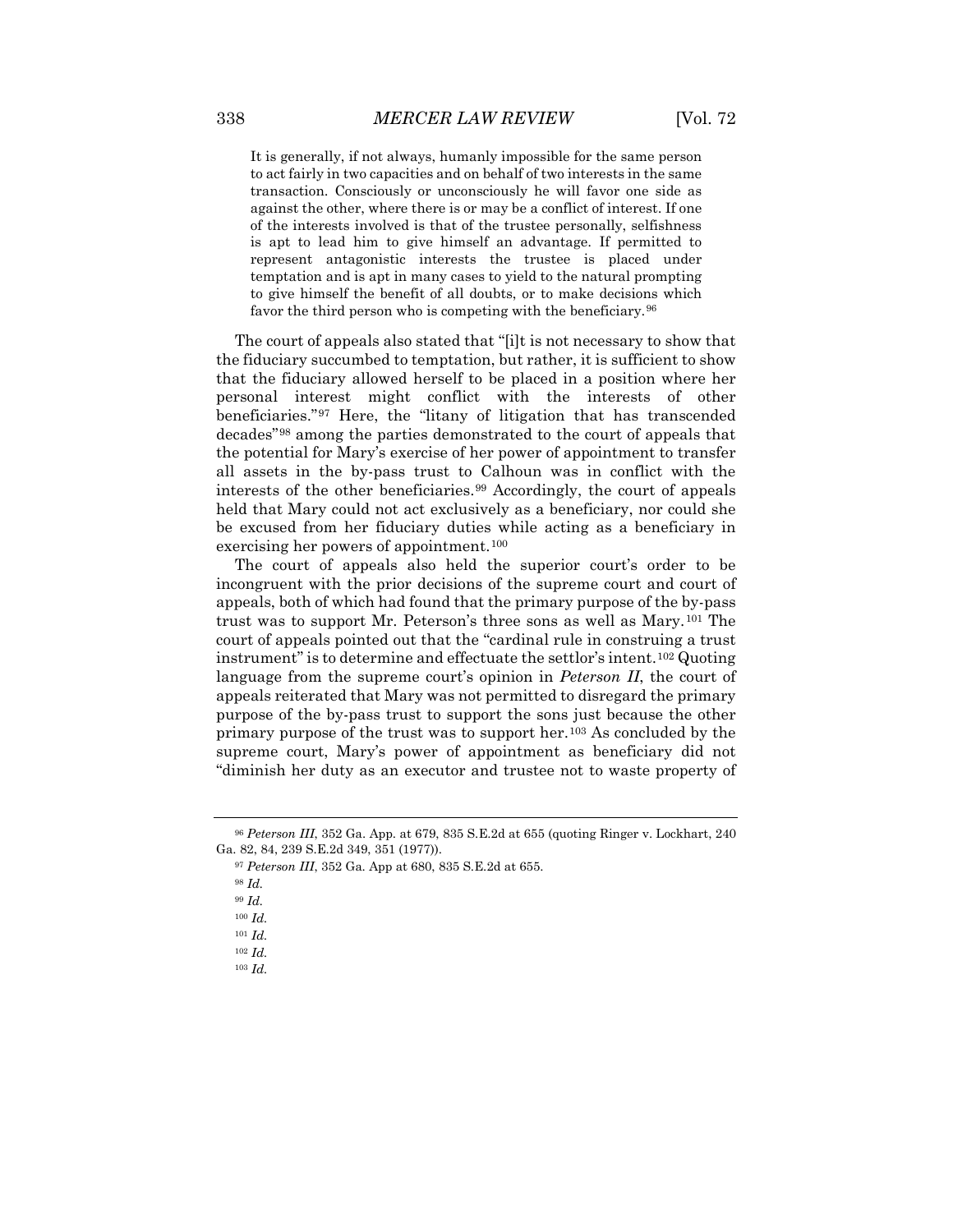the estate or trusts."[104](#page-13-0) Therefore, Mary's fiduciary duties to other beneficiaries of the trust remained in effect despite her right as a beneficiary to exercise the power of appointment.<sup>[105](#page-13-1)</sup>

Moreover, because the court of appeals found the superior court had erred as to the first issue, the by-pass and marital trusts were still intact and thus summary judgment as to Alex and David's claims for breach of fiduciary duty was improper.<sup>[106](#page-13-2)</sup> Both the court of appeals and the supreme court had previously ruled that issues of material fact existed as to waste of trust assets and failure to fund the trusts properly.[107](#page-13-3) Because those issues had not yet been determined in superior court on remand, the granting of Mary and Calhoun's second motions for summary judgment violated the law of the case rule.<sup>[108](#page-13-4)</sup>

#### *E. Proposed Ward Who Has Contacts with More Than One State*

In 2016, Georgia enacted the "Uniform Adult Guardianship and Conservatorship Proceedings Jurisdiction Act" (Guardianship Jurisdiction Act).[109](#page-13-5) Article 2 of the Guardianship Jurisdiction Act addresses the problems that may arise when it is unclear which of two or more states has jurisdiction over the imposition of a guardianship or conservatorship. The Guardianship Jurisdiction Act creates a threetiered approach to jurisdictional issues. Under this approach, the state court that may have jurisdiction would be in order of priority: (1) the court in the "respondent's"[110](#page-13-6) home state; (2) the court of a state with which the respondent has a significant connection; or  $(3)$  a third state that is neither the home state nor a significant-connection state.[111](#page-13-7) In 2019, the court of appeals handed down two decisions, *In re Estate of Hanson[112](#page-13-8)* and *Steen-Jorgensen v. Huff,[113](#page-13-9)* that discussed whether the courts below had properly applied the factors listed in the Guardianship

<sup>104</sup> *Id.* (quoting Peterson v. Peterson, 303 Ga. at 215–16, 811 S.E.2d 309, 314 (2018)).

<sup>105</sup> *Peterson II*, 303 Ga. at 216, 811 S.E.2d at 314.

<sup>106</sup> *Peterson III*, 352 Ga. App at 681, 835 S.E.2d at 656.

<sup>107</sup> *Id.*

<sup>108</sup> *Id.*

<span id="page-13-5"></span><span id="page-13-4"></span><span id="page-13-3"></span><span id="page-13-2"></span><span id="page-13-1"></span><span id="page-13-0"></span><sup>109</sup> Ga. H.B. Bill 954, Reg. Sess., 2016 Ga. Laws 486. The Georgia act was modeled after the Uniform Adult Guardianship and Protective Proceedings Jurisdiction Act, copyright © 2007, National Conference of Commissioners on Uniform State Laws. The law is codified as Chapter 11 of Title 29 of the Georgia Code.

<span id="page-13-8"></span><span id="page-13-7"></span><span id="page-13-6"></span><sup>110</sup> The "respondent" is an adult over whom a guardianship or conservatorship is sought. O.C.G.A. § 29-11-2(12) (2020). For a detailed discussion of the Georgia law pertaining to the guardianship and conservatorship of adults *see* MARY F. RADFORD, GEORGIA GUARDIANSHIP & CONSERVATORSHIP Ch. 4 & 5 (Thomson-Reuters, 2019).

<sup>111</sup> O.C.G.A. § 29-11-12 (2020).

<sup>112</sup> 353 Ga. App. 61, 834 S.E.2d 615 (2019).

<span id="page-13-9"></span><sup>113</sup> 352 Ga. App. 727, 835 S.E.2d 707 (2019).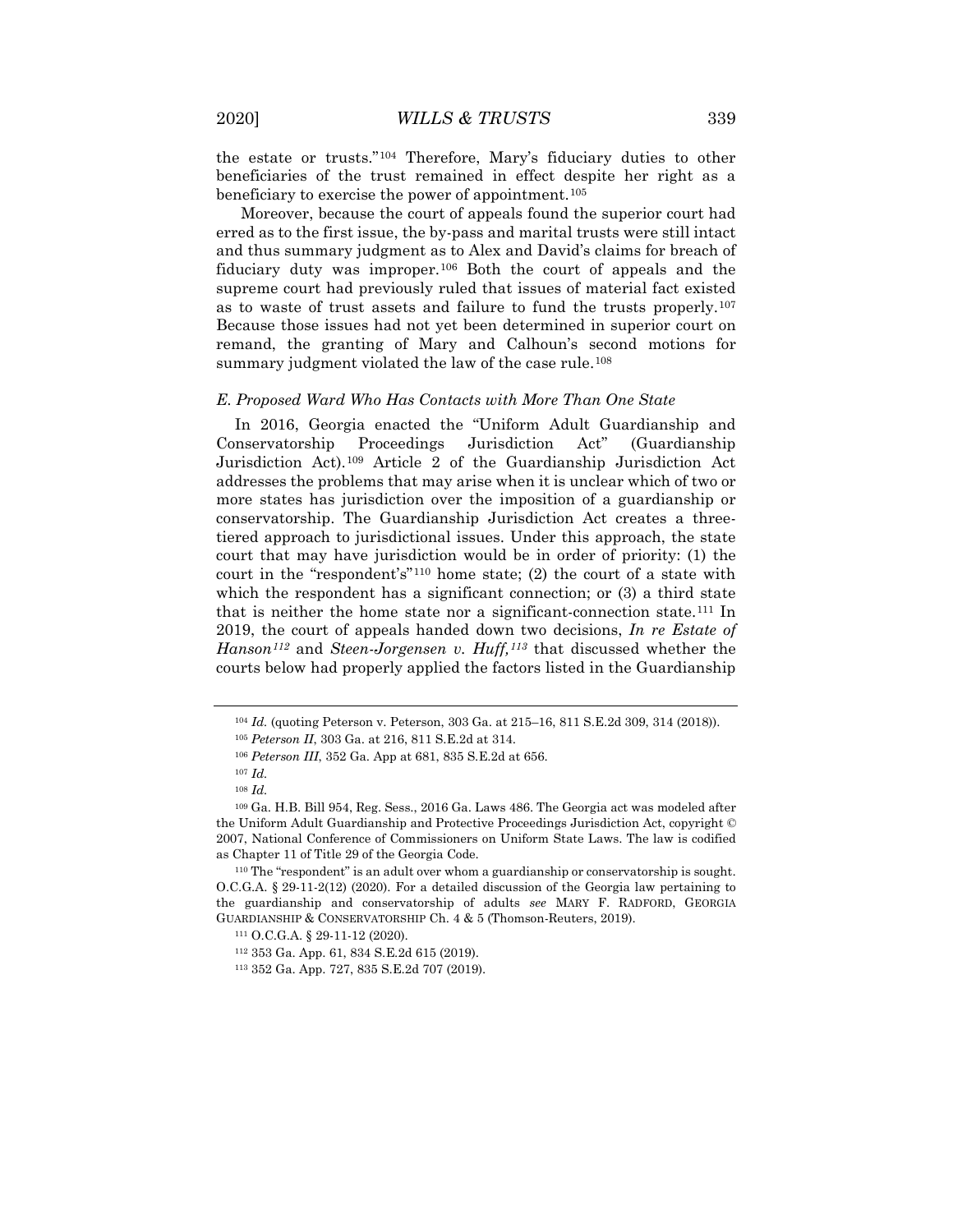Jurisdiction Act when determining whether Georgia is a "significantconnection state" for purposes of exercising jurisdiction.[114](#page-14-0)

"Significant-connection state" is defined as one "with which [the] respondent has a significant connection other than mere physical presence and in which substantial evidence concerning the respondent is available."[115](#page-14-1) Per O.C.G.A. § 29-11-10,[116](#page-14-2) factors a court should consider when determining whether a respondent has a significant connection to a state are:

(1) The location of the respondent's family and other persons required to be notified of the guardianship proceeding or conservatorship proceeding; (2) The length of time the respondent at any time was physically present in the state and the duration of any absence; (3) The location of the respondent's property; (4) The extent to which the respondent has ties to the state such as voting registration, state or local tax return filing, vehicle registration, driver's license, social relationship, and receipt of services; and (5) The extent to which the respondent considers or, in the absence of an impairment of mental faculties, would consider himself or herself to have a significant connection with the state.<sup>[117](#page-14-3)</sup>

The significant-connection state "may decline to exercise its jurisdiction if it determines at any time that a court of another state is a more appropriate forum."<sup>[118](#page-14-4)</sup> O.C.G.A. § 29-11-15(c)<sup>[119](#page-14-5)</sup> lists the following factors that a court must consider when determining whether a state is an appropriate forum:

(1) Any expressed preference of the respondent; (2) Whether abuse, neglect, or exploitation of the respondent has occurred or is likely to occur and which state could best protect the respondent from the abuse, neglect, or exploitation; (3) The length of time the respondent was physically present in or was a legal resident of this or another state; (4) The distance of the respondent from the court in each state; (5) The financial circumstances of the respondent's estate; (6) The nature and location of the evidence; (7) The ability of the court in each state to decide the issue expeditiously and the procedures necessary to present evidence; (8) The familiarity of the court of each state with the facts and issues in the proceeding; and (9) If an appointment were

<span id="page-14-4"></span><span id="page-14-3"></span><span id="page-14-2"></span><span id="page-14-1"></span><span id="page-14-0"></span><sup>114</sup> *See In re Estate of Hanson*, 353 Ga. App. at 64, 834 S.E.2d at 617; *Steen-Jorgensen*, 352 Ga. App. at 731–32, 835 S.E.2d at 710–11.

<sup>115</sup> O.C.G.A. **§** 29-11-2(13) (2020).

<sup>116</sup> O.C.G.A. § 29-11-10 (2019).

<sup>117</sup> O.C.G.A. § 29-11-10 (2020).

<sup>118</sup> O.C.G.A. § 29-11-15(a) (2020).

<span id="page-14-5"></span><sup>119</sup> O.C.G.A. § 29-11-15(c) (2020).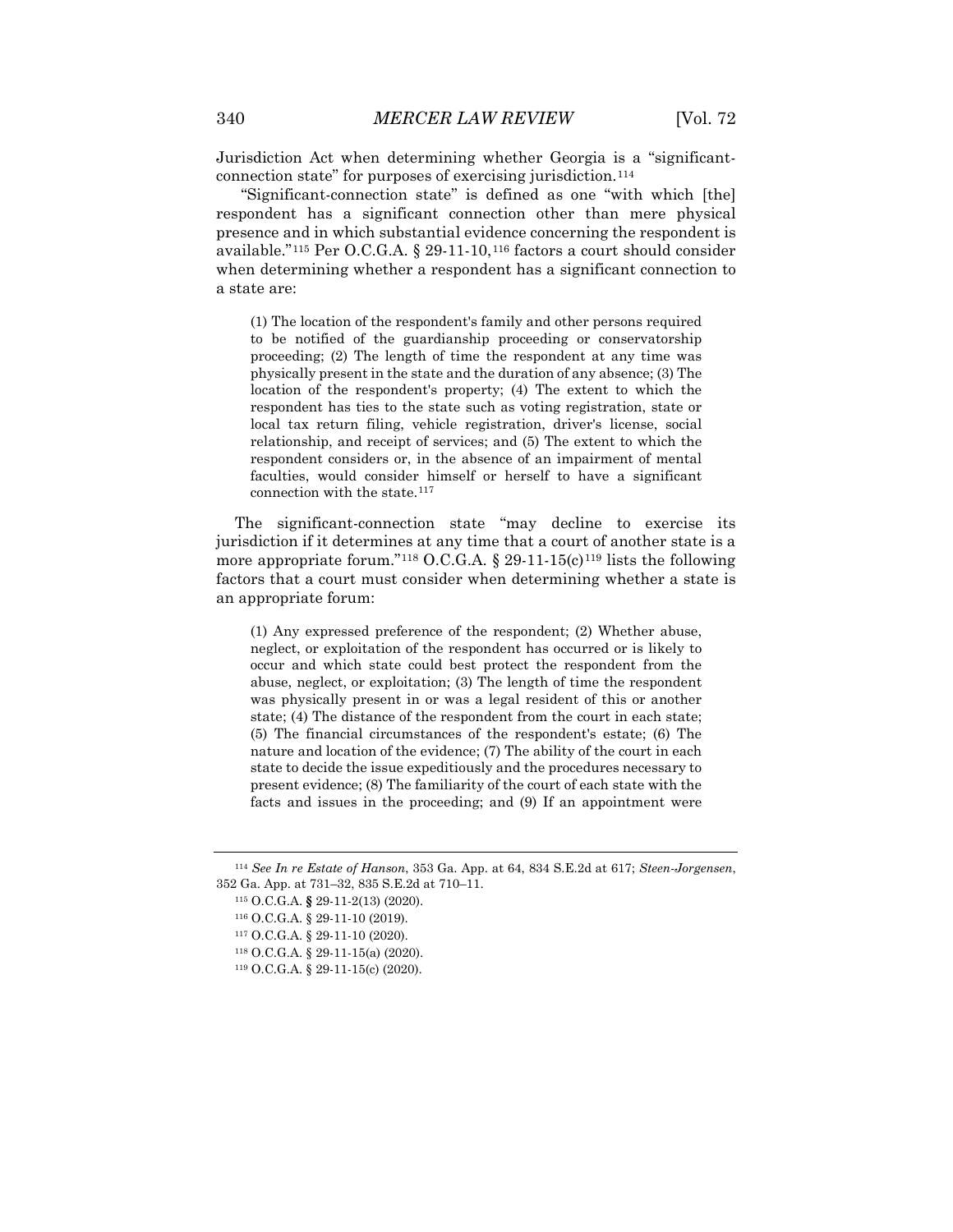made, the court's ability to monitor the conduct of the guardian or conservator[.120](#page-15-0)

In *In Re Estate of Hanson*, the adult over whom the guardianship was sought, Kevin Hanson, was badly injured in an accident in Florida, where he lived with his girlfriend. After receiving treatment in Florida, Kevin was taken to the Shepherd Center in Atlanta for treatment. While he was still in Atlanta, Kevin's parents petitioned a Georgia probate court for emergency guardianship and conservatorship, which the probate court granted. Kevin's parents then filed a petition for permanent guardianship and conservatorship and an additional emergency petition. The probate court granted both of these petitions.<sup>[121](#page-15-1)</sup> The court found, among other things, that Georgia had jurisdiction to hear the case because Kevin had a significant connection to Georgia due to his treatment at the Shepherd Center, despite the undisputed fact that Georgia was not Kevin's home state.[122](#page-15-2)

Even though the probate court did not state expressly which section of the Guardianship Jurisdiction Act it was applying, the court of appeals concluded that the court had found jurisdiction under O.C.G.A.  $\S 29-11-12^{123}$  $\S 29-11-12^{123}$  $\S 29-11-12^{123}$  because it was a significant connection state.<sup>[124](#page-15-4)</sup> The court of appeals pointed out that, under O.C.G.A.  $\S$  29-11-12(2)(B),<sup>[125](#page-15-5)</sup> the probate court could have jurisdiction despite the fact that Georgia was not Kevin's home state if several conditions were met.[126](#page-15-6) Per O.C.G.A.  $§$  29-11-12(2)(B)(i)–(iii),<sup>[127](#page-15-7)</sup> the probate court would have to have considered whether "(1) a petition for appointment or order was filed in Florida, (2) an objection to Georgia's jurisdiction had been filed by a person required to be notified of the proceeding, or (3) whether Georgia was an appropriate forum under the factors set forth in O.C.G.A. § 29-11-15."<sup>[128](#page-15-8)</sup>

The court of appeals also stated that, to determine whether Georgia is a significant-connection state to Kevin, the court was required to have considered the five factors listed in O.C.G.A. § 29-11-10.[129](#page-15-9) Specifically, according to the court of appeals, although courts are not required to make specific findings of fact as to each of the factors, the "trial court

<span id="page-15-2"></span><span id="page-15-1"></span><span id="page-15-0"></span><sup>120</sup> *Id.*

<sup>121</sup> *In re Estate of Hanson*, 353 Ga. App. at 61–62, 834 S.E.2d at 616.

<sup>122</sup> 353 Ga. App. at 62, 834 S.E.2d at 616.

<span id="page-15-3"></span><sup>123</sup> O.C.G.A. § 29-11-12 (2019).

<span id="page-15-4"></span><sup>124</sup> *In re Estate of Hanson*, 353 Ga. App. at 62, 834 S.E.2d at 616.

<span id="page-15-5"></span><sup>125</sup> O.C.G.A. § 29-11-12(2)(B) (2019).

<span id="page-15-6"></span><sup>126</sup> *In re Estate of Hanson*, 353 Ga. App. at 62, 834 S.E.2d at 616.

<span id="page-15-7"></span> $127 \text{ O.C.G.A. }$ § 29-11-12(2)(B)(i)–(iii) (2019).

<span id="page-15-8"></span><sup>128</sup> *In re Estate of Hanson*, 353 Ga. App. at 64, 834 S.E.2d at 617.

<span id="page-15-9"></span><sup>129</sup> *Id.* at 63, 834 S.E.2d at 617.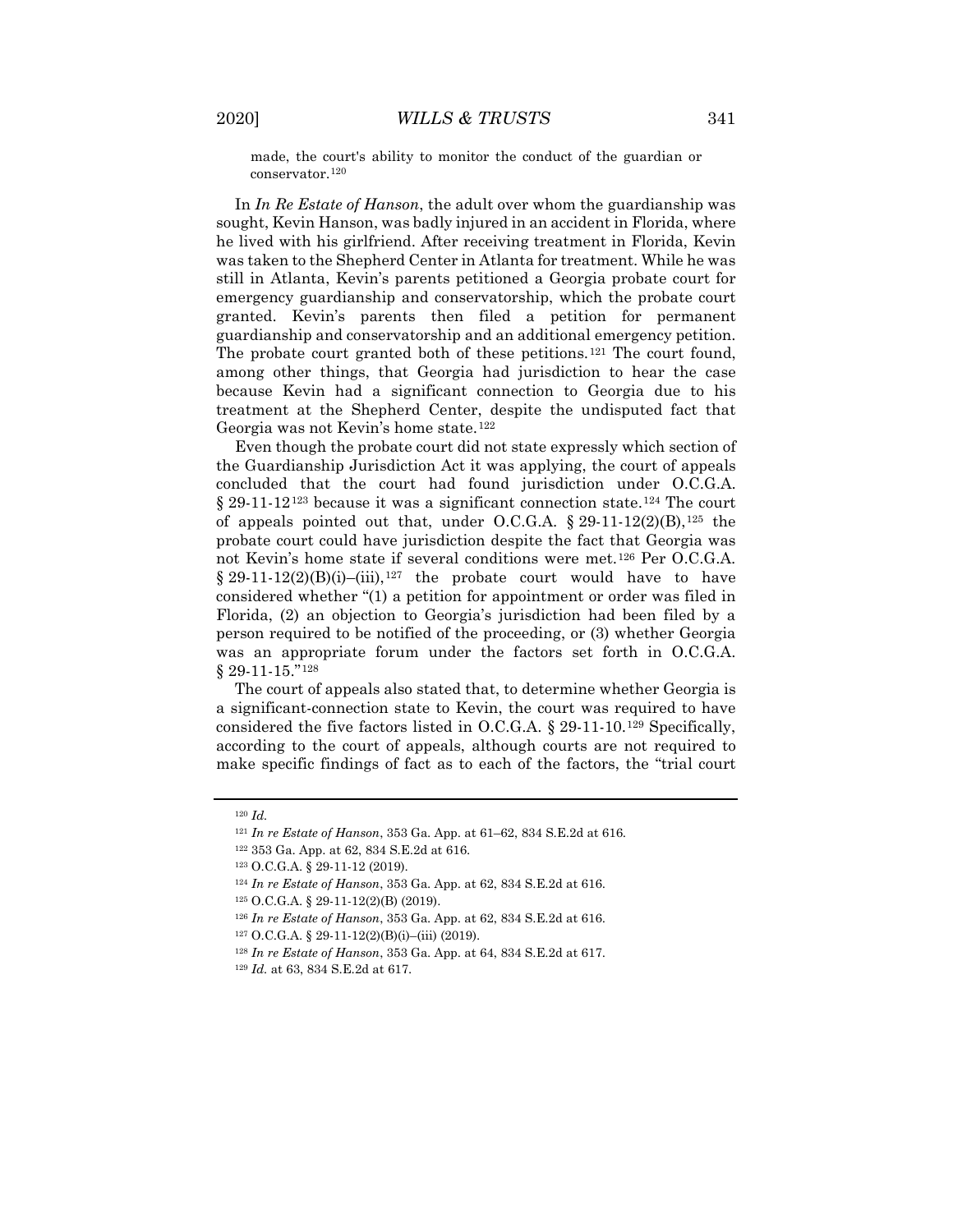must set out upon the record the essential reasoning that forms the basis for its exercise of discretion" so that an appellate court can determine whether its exercise of discretion was proper.<sup>[130](#page-16-0)</sup> The level of detail necessary to satisfy this requirement depends upon "the peculiar circumstances of the case, the closeness of the questions involved, and the ground upon which the court decides the motion."[131](#page-16-1) Because the probate court's order did not show that the probate court had considered the required factors set out in O.C.G.A. § 29-11-10, nor did it show that the probate court had considered the factors in O.C.G.A.  $\S 29-11-12(2)(B)(i)$ –(iii), the court of appeals vacated the appointment of the parents as Kevin's guardians and remanded the case for the probate court to consider the factors it was required to consider before establishing jurisdiction.<sup>[132](#page-16-2)</sup>

The individual on whom a guardianship was sought to be imposed in *Steen-Jorgensen v. Huff* was Robert Sydney Brown, Jr., who had lived in Georgia for nearly fifty years. He and his first wife, who had divorced in the 1990s, had one daughter, Rebecca Steen-Jorgensen. In 2001, Mr. Brown married Deborah, who also had a daughter from a previous marriage, Toni Kay Huff.[133](#page-16-3) When Deborah's health declined in 2017, the Browns left Georgia and moved to an assisted living facility selected by Huff that was located in North Carolina, where Huff lived. When Mr. Brown was later diagnosed with dementia, he and his wife were moved into the facility's memory care unit in different rooms.[134](#page-16-4) Steen-Jorgensen, who lived in Florida, visited her father in North Carolina. While there and after having interactions with Huff over the care of her father, Steen-Jorgensen concluded that Huff was acting in the best interests of herself and her mother but not of Mr. Brown.[135](#page-16-5) She and her husband filed a petition for guardianship and conservatorship over her father in Georgia.[136](#page-16-6) The trial court declined to exercise jurisdiction and dismissed the case, finding that Georgia was Mr. Brown's home state but that North Carolina, where Mr. Brown lived, was a more appropriate forum.[137](#page-16-7)

<span id="page-16-0"></span>The court of appeals vacated the order of the trial court.<sup>[138](#page-16-8)</sup> As noted above, O.C.G.A. § 29-11-15(c) sets forth the factors courts should consider

<span id="page-16-7"></span><sup>137</sup> *Id.* at 729, 835 S.E.2d at 709.

<sup>130</sup> *Id.*

<span id="page-16-2"></span><span id="page-16-1"></span><sup>131</sup> *Id.* at 63–64, 834 S.E.2d at 617.

<sup>132</sup> *Id.* at 64, 834 S.E.2d at 617.

<span id="page-16-3"></span><sup>133</sup> *Steen-Jorgensen*, 352 Ga. App. at 727, 835 S.E.2d 708.

<span id="page-16-4"></span><sup>134</sup> *Id.* at 727–28, 835 S.E.2d at 708.

<span id="page-16-5"></span><sup>135</sup> *Id.* at 728, 835 S.E.2d at 708–09.

<span id="page-16-6"></span><sup>136</sup> *Id.* at 728, 835 S.E.2d at 709.

<span id="page-16-8"></span><sup>138</sup> *Id.* at 732, 835 S.E.2d at 711.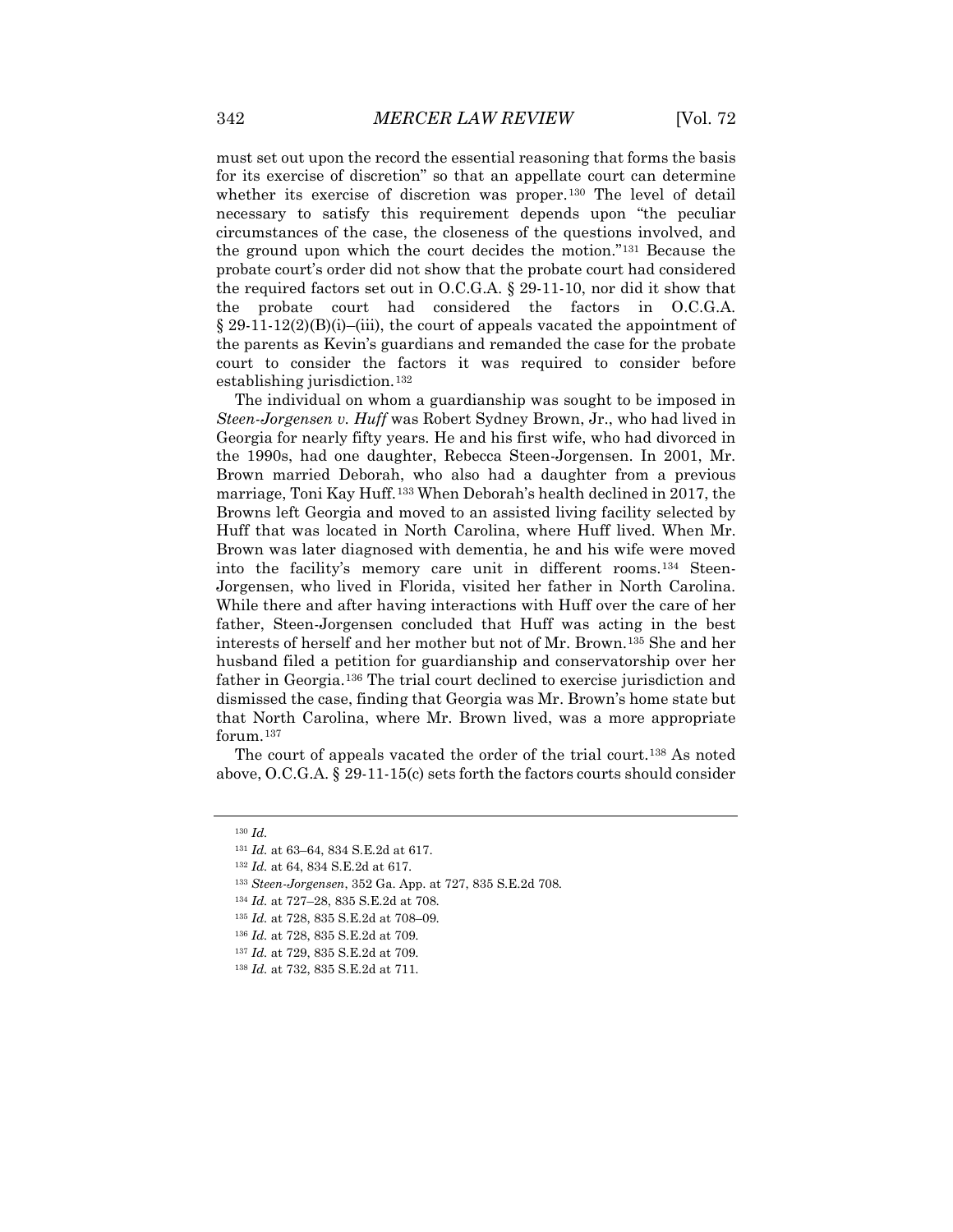when determining whether another state is a more appropriate forum. The trial court stated that it had considered each of the nine factors in O.C.G.A. § 29-11-15(c).[139](#page-17-0) However, according to the court of appeals, the trial court failed to "apply the enumerated factors to the facts"[140](#page-17-1) and state which factors supported its decision.<sup>[141](#page-17-2)</sup> The court of appeals found that, although the statute does not "expressly require" courts to make "specific findings on each factor, . . . the trial court must at a minimum set out the essential reasoning that forms the basis for its exercise of discretion<sup>[1],"[142](#page-17-3)</sup> so that the appellate court can have a basis for determining whether the trial court's exercise of discretion was "reasoned and reasonable."[143](#page-17-4)

#### II. LEGISLATION AND GOVERNOR'S ORDER DURING THE COVID-19 PANDEMIC

Due to the COVID-19 pandemic, the Georgia General Assembly suspended its 2020 session in March 2020, and thus no significant legislation was enacted during the reporting period. It should be noted, however, that the General Assembly did enact extensive revisions to the Georgia statutes pertaining to wills, trusts, and estate administration when it reconvened in June 2020. These revisions had been prepared by the Fiduciary Law Section of the State Bar of Georgia and passed by the Georgia House of Representatives prior to the suspension of the legislative session.[144](#page-17-5) The Georgia State Senate approved this bill on June 25, 2020. These revised statutes will be discussed in next year's report, which will cover the period from June 1, 2020 through May 31, 2021. The revisions are effective January 1, 2021.

In addition to the delay of expected legislation, another challenge faced estate planning attorneys during the COVID-19 crisis. Many of the basic estate planning documents including wills, financial powers of attorney, advance directives for health care, and deeds require that the maker sign the document in the "presence" of witnesses and a notary public.[145](#page-17-6) During the pandemic, the gathering together of people for a signing ceremony became problematic. Shelter-in-place orders and general fear of infection caused lawyers, their staff personnel, and clients to be reluctant to risk the type of person-to-person contact that caused the

<sup>139</sup> *Id.* at 731, 835 S.E.2d at 710–11.

<span id="page-17-1"></span><span id="page-17-0"></span><sup>140</sup> *Id.* at 731, 835 S.E.2d at 710.

<sup>141</sup> *Id.* at 731–32, 835 S.E.2d at 710–11.

<sup>142</sup> *Id.* at 731, 835 S.E.2d at 710.

<sup>143</sup> *Id.*

<sup>144</sup> Ga. H.R. Bill 865, Reg. Sess. (2020).

<span id="page-17-6"></span><span id="page-17-5"></span><span id="page-17-4"></span><span id="page-17-3"></span><span id="page-17-2"></span><sup>145</sup> For a discussion of the "presence" requirement, *see* MARY F. RADFORD, REDFEARN: WILLS & ADMINISTRATION IN GEORGIA § 5.4 (2019–2020 ed. 2019).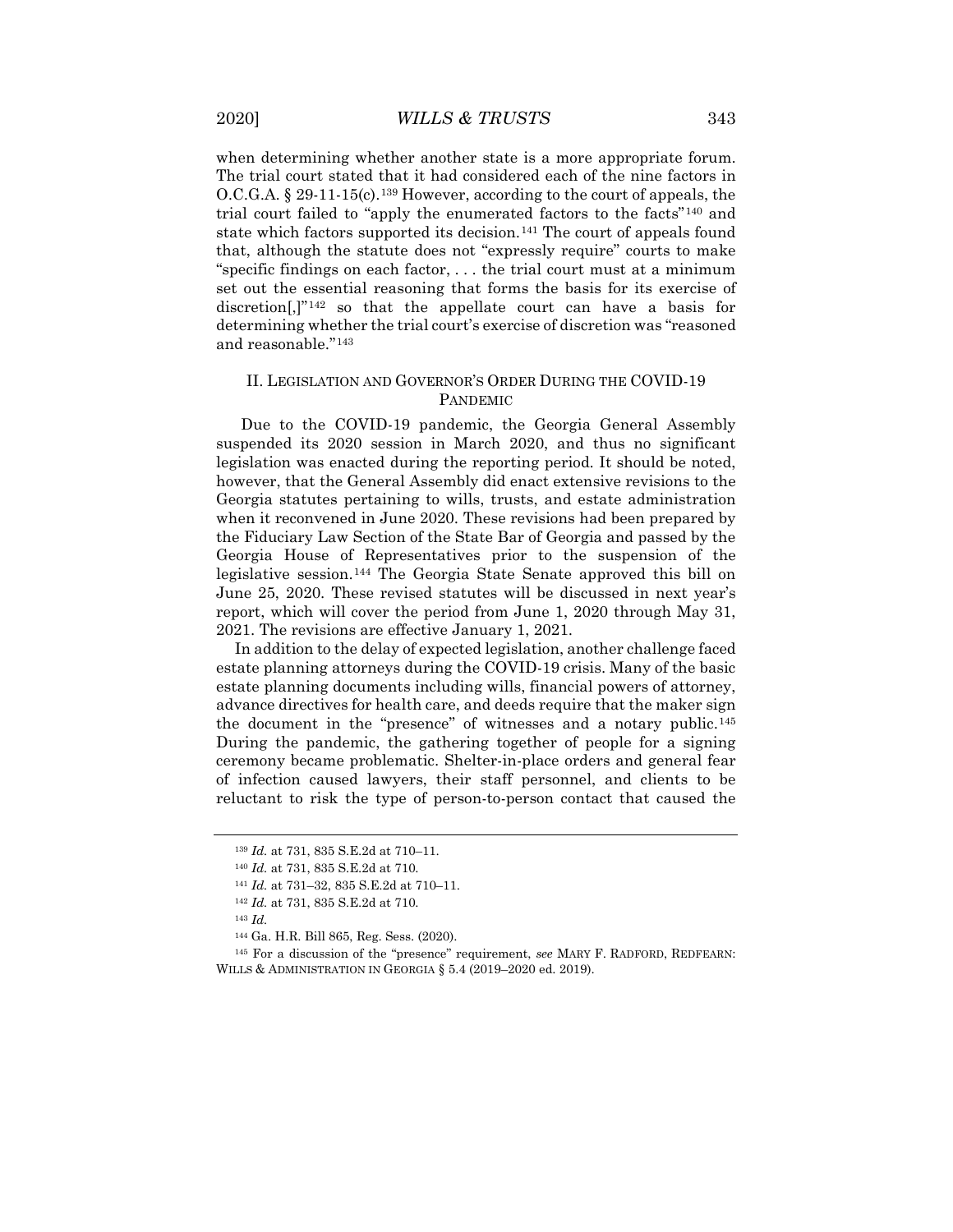virus to be spread. In addition, nursing homes and other senior living facilities imposed strict restrictions on visits by outsiders, making it difficult for lawyers to have access to their clients.

On April 9, 2020, the Governor issued Exec. Order No. 04.09.20.01,[146](#page-18-0) effective immediately and through the end of the day on the date the Public Health State of Emergency Order<sup>[147](#page-18-1)</sup> terminated or ceased to be renewed. Exec. Order No. 04.09.20.01 allows for the remote witnessing and notarization of a variety of documents.[148](#page-18-2) The section of the Order that deals with remote notarizations includes these requirements: (1) "[t]he notary public [must] use[] real-time [video] . . . technology . . . that allows the parties to communicate with each other simultaneously by sight and sound  $\dots$ ;" (2) the notary public must be a Georgia attorney or be operating under the supervision of a Georgia attorney; (3) the individual whose signature is to be notarized must provide appropriate proof of identity; (4) the notary public must be "physically located in . . . Georgia;" and (5) the individual whose signature is to be notarized must send the document to the notary public on the same day that it is signed.[149](#page-18-3) The Order lists certain documents that may require the physical presence of witnesses under Georgia law[150](#page-18-4) and states that the witnessing requirement "may be satisfied by the use of audio-video communication technology or any similar real-time means of electronic video conferencing that allows all of the parties to communicate with each other simultaneously by sight and sound."[151](#page-18-5) The final sections state that the official date and time of the notarization or witnessing shall be the date and time of execution by the notary or witnesses and also require

<span id="page-18-0"></span><sup>146</sup> Exec. Order No. 04.09.20.01 (April 9, 2020). Executive Order 04.09.20.01 is available on the 2020 Georgia Executive Orders website, https://gov.georgia.gov/executiveaction/executive-orders/2020-executive-orders.

<span id="page-18-1"></span><sup>147</sup> Exec. Order No. 03.14.20.01 (March 14, 2020). Governor Brian Kemp declared a statewide Public Health State of Emergency on March 14, 2020, with Executive Order 03.14.20.01. The Order was extended several times and continued in place through the summer of 2020.

<span id="page-18-2"></span><sup>148</sup> Exec. Order No. 03.31.20.01 (March 31, 2020). Earlier, on March 31, 2020, the Governor had issued Executive Order 03.31.20.01 that authorizes remote notarization of real estate documents.

<sup>149</sup> Exec. Order No. 04.09.20.01 (April 9, 2020).

<span id="page-18-4"></span><span id="page-18-3"></span><sup>150</sup> *Id.* The Order listed the following Georgia Code sections and documents: "Code Sections 10-6B-5, 15-9-86, 19-3-62, 19-8-4, 19-8-5, 19-8-6,19-8-7, 29-2-11, 29-4-3, 29-5-3, 31-32-5, 44-5-128, 44-5-143, 44-5-144, 44-5-145, or 53-4-20, including a power of attorney, verified petition filed in probate court, antenuptial agreement, surrender of rights for adoption, return filed in probate court, standby guardian designation, nomination of guardian, nomination of conservator, advance directive for health care, designation of successor custodian, will, codicil, or other document . . . ."

<span id="page-18-5"></span><sup>151</sup> *Id.*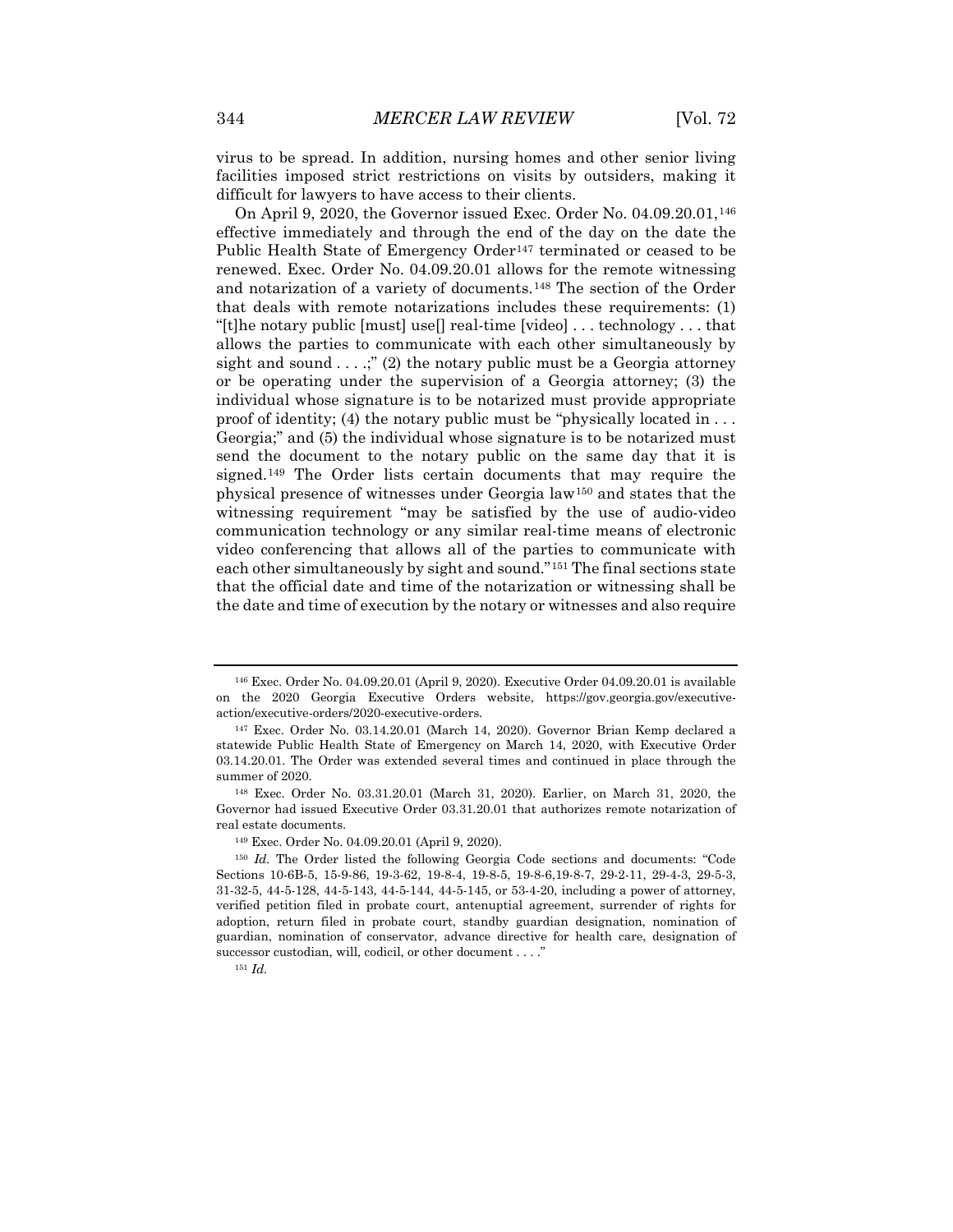that the notary and witnesses must sign on the same date as the signer signed the document.<sup>[152](#page-19-0)</sup>

At the request of the State Bar of Georgia, the Fiduciary Law Section of the State Bar of Georgia produced a set of "Suggested Procedures for Remote Notarization and Attestation of Estate Planning Documents in Georgia."[153](#page-19-1) These were released on April 13, 2020. The State Bar of Georgia also issued its own "General Best Practices under Executive Order 04.09.20.01 and FAQs" for complying with Executive Order 04.09.20.01.[154](#page-19-2) The Fiduciary Law Section "Suggested Procedures" contain procedures that "must" be followed (pursuant to the EO) and procedures that "should" be followed. The Fiduciary Law Section "Suggested Procedures" are as follows:

1. The audio-video communication technology ("AVCT") must allow for simultaneous (real-time) communication among the individual signing the document ("the signer") and the witness(es) and/or notary public ("the witness(es)") by sight and sound.

2. For notarization, the notary public must be an attorney licensed to practice law in Georgia or be operating under the supervision of an attorney licensed to practice law in Georgia. ("Supervision" means that the notary public "is an employee, independent contractor, agent, or other representative of an attorney or an attorney observes the execution of documents either in person or via the real-time audiovideo communication technology.")

3. The signer should be physically located in Georgia during the AVCT session.

4. The witness(es) should be physically located in Georgia during the AVCT session. (For notarization, the notary public must be physically located in Georgia.)

5. If the signer is not personally known to the witness(es), the signer should present valid photo identification during the AVCT session. (For notarization, the signer must present "satisfactory evidence of identity as required in Code Section 45-17-8, while connected to the real-time audio-video communication technology.")

<sup>152</sup> *Id.*

<span id="page-19-2"></span><span id="page-19-1"></span><span id="page-19-0"></span><sup>153</sup> THE STATE BAR OF GEORGIA FIDUCIARY LAW SECTION, SUGGESTED PROCEDURES FOR REMOTE NOTARIZATION AND ATTESTATION OF ESTATE PLANNING DOCUMENTS IN GEORGIA (2020).

<sup>154</sup> *Id*.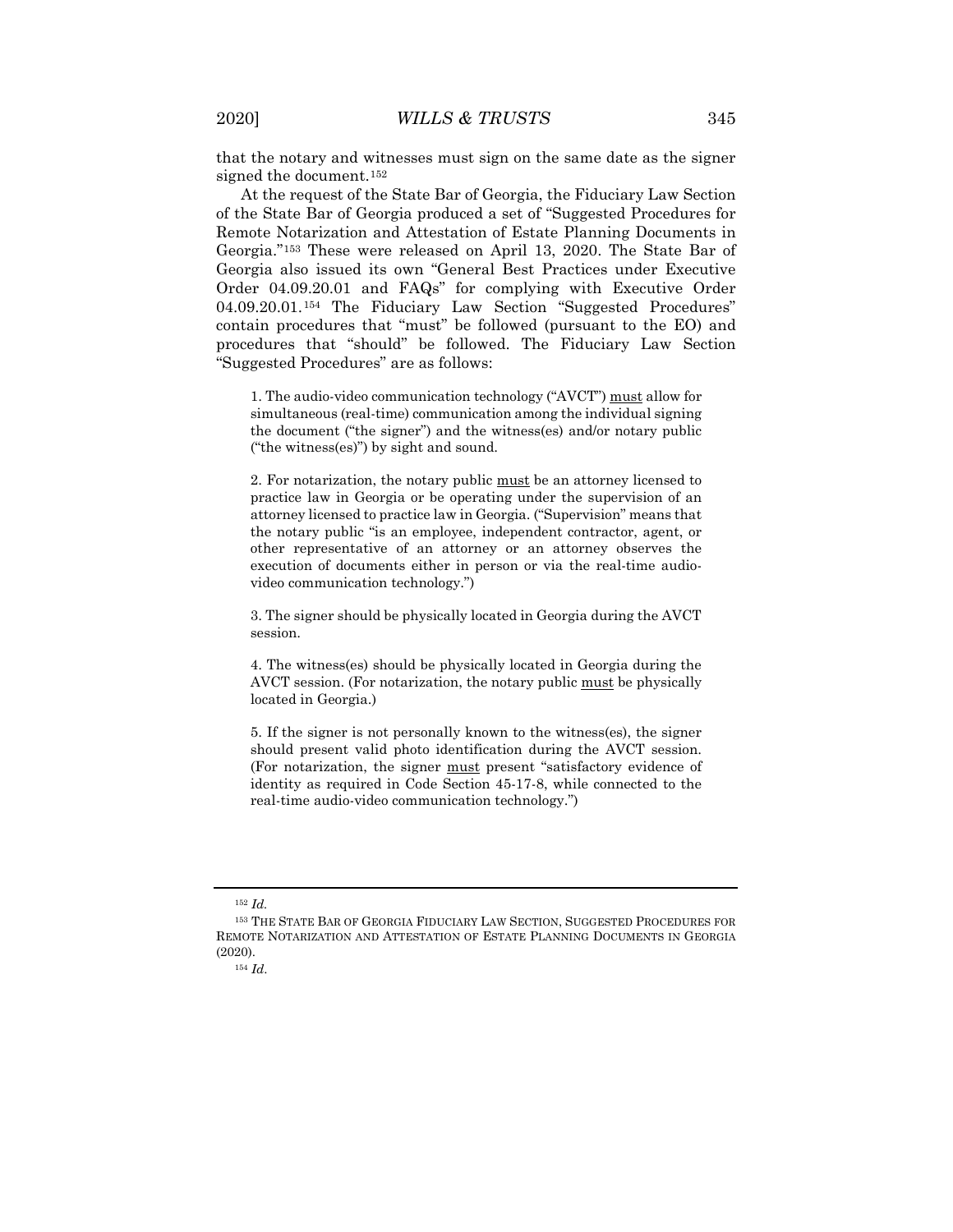6. The signer should affirmatively state during the AVCT session the nature of the document the signer is signing.

7. Each page of the document being witnessed should be shown to the witness(es) and initialed by the signer. The signer's act of initialing should be sufficiently visible during the AVCT session for the witness(es) to observe.

8. The document should be signed and dated (with time of signature) by the signer. The signer's act of signing the document should be sufficiently visible during the AVCT session for the witness(es) to observe.

9. After signing, the signer should transmit (by electronic communication, fax, or courier) a legible copy of the entire signed document directly to the witness(es) on the same calendar day that the signer signs.

10. The witness(es) should sign and date the transmitted copy of the document as witness(es) on the same calendar day that the signer signs. If there is a requirement that the document be attested in the presence of the signer, the witness's act of signing the document should be sufficiently visible during the AVCT session for the signer to observe.

11. For a document requiring more than one witness, each witness may participate in the AVCT session(s) with the signer and other witness(es) from different locations, and the signed document may be transmitted from the signer to a witness and then to subsequent witness(es) so that each party will have signed on the same copy of the document.

12. The document, including any attestation, jurat, acknowledgment, or certificate signed by the witness(es), should state that the applicable requirement under Georgia law was satisfied under the authority of Executive Order 04.09.20.01.

13. After signing, the witness(es) should deliver (by courier, U.S. Mail, or express delivery) the entire document signed by the witness(es) to the signer (or the signer's attorney) within a reasonable period of time.

14. The Executive Order provides: "[T]he official date and time of the notarization or witnessing . . . shall be the date and time when the notary and/or witness(es) witness the signature via the video conference technology."